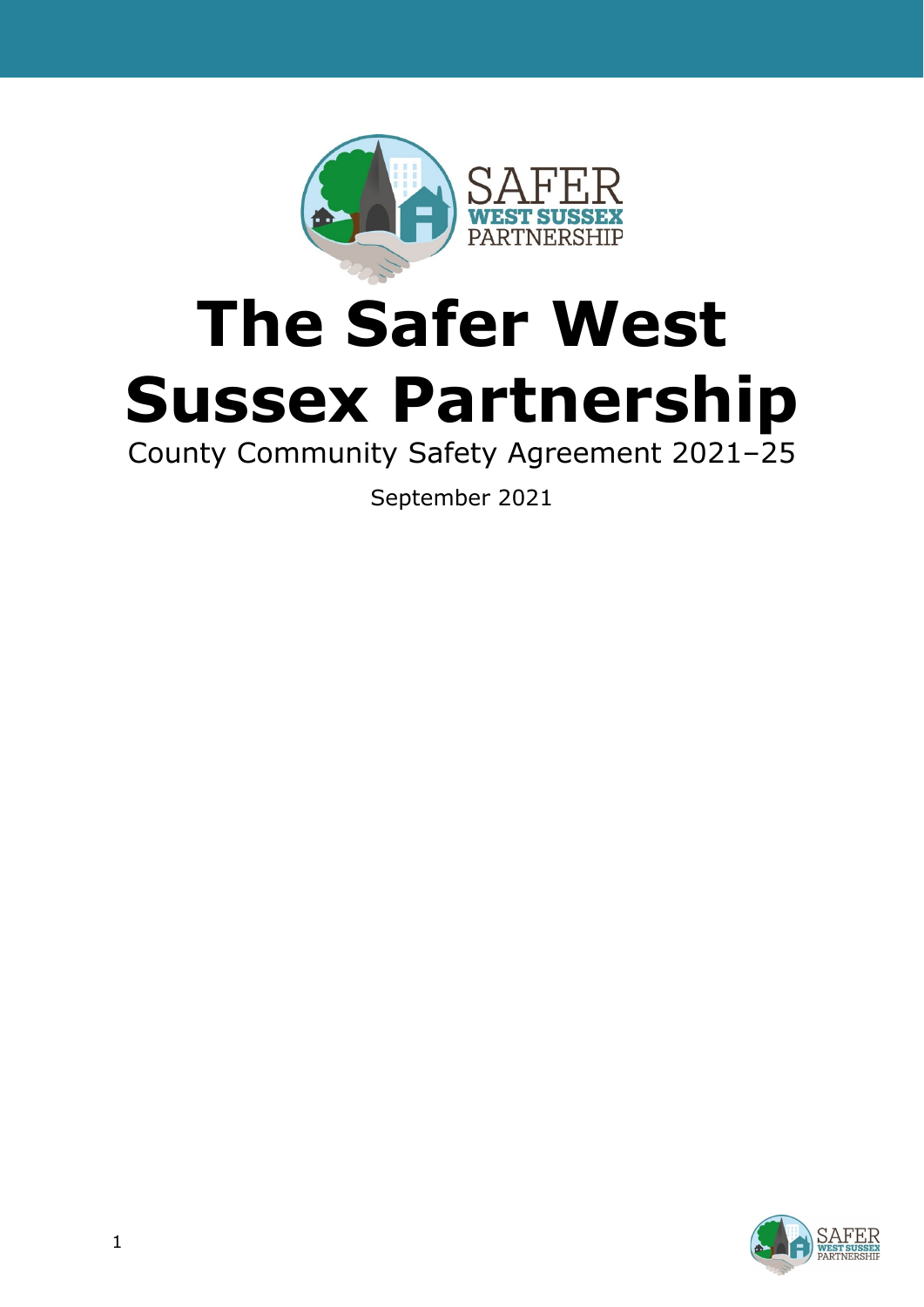# **Contents**

| Foreword. 3                                                 |  |
|-------------------------------------------------------------|--|
|                                                             |  |
| Safer West Sussex Partnership Priorities for 2021-202510-11 |  |
|                                                             |  |
|                                                             |  |
| 3. Preventing Radicalisation & Violent Extremism18-20       |  |
|                                                             |  |
|                                                             |  |
|                                                             |  |
|                                                             |  |

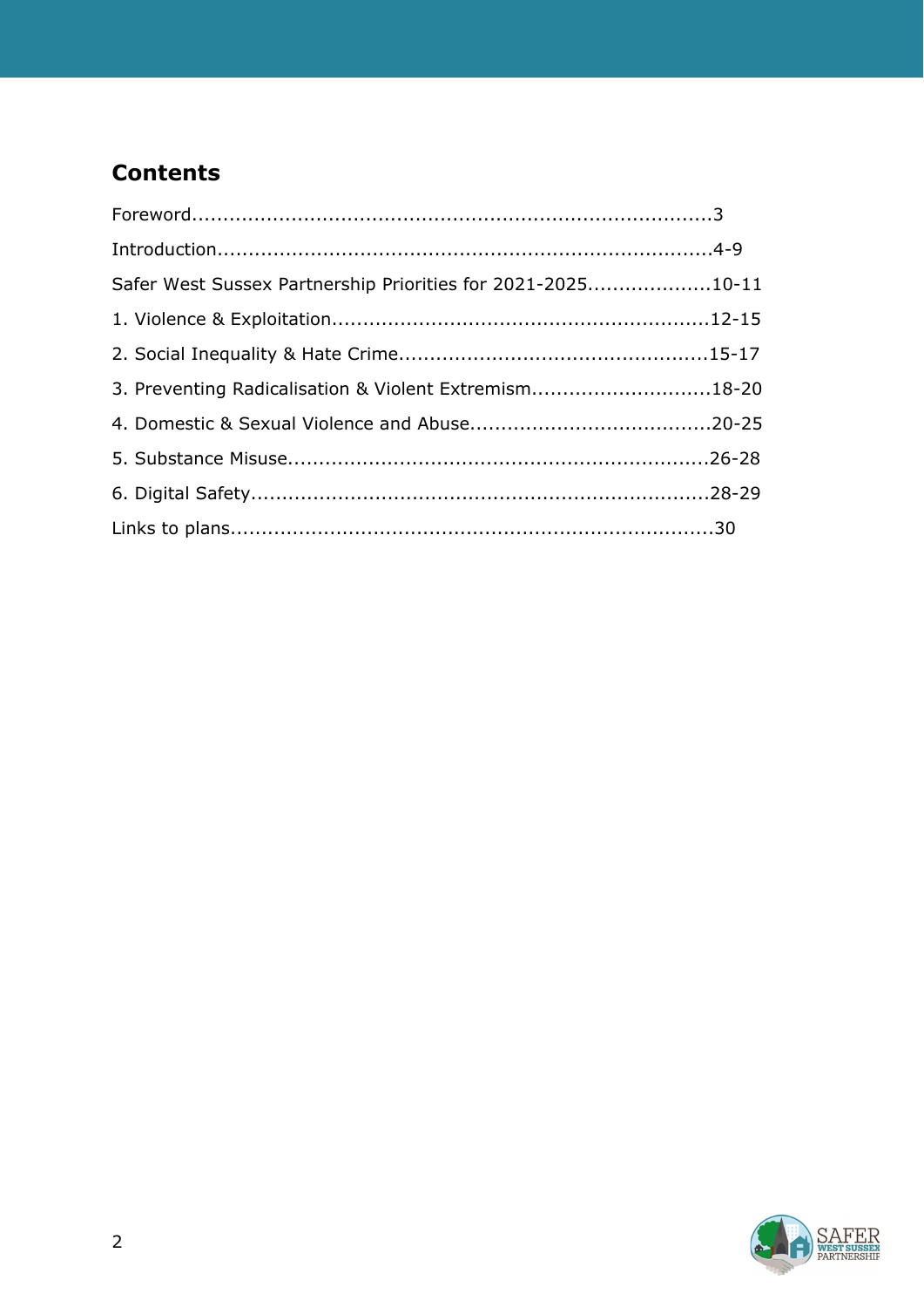

## **Foreword**

As Chair of the Safer West Sussex Partnership (SWSP) I am proud to present our latest Community Safety Agreement (CSA) which takes effect from 1st April 2021.

The Community Safety Agreement sets out how partners in West Sussex and beyond work together to address our community safety priorities for the County, working together to improve the lives of the communities of West Sussex. Whilst enforcement of the law will always play a part in community safety, much can be done to prevent problems before they arise and a great deal of effort is being devoted to supporting and safeguarding vulnerable people, reducing offending, tackling issues of substance misuse, and developing community resilience.

I am very pleased to report that much progress has already been made by partners over the last few years in addressing the community safety issues identified in West Sussex and this latest CSA recognises the continued development of our partnership focus and activity. The community safety landscape is ever changing and the problems we face are becoming increasingly more complex. The SWSP recognises the challenges in addressing these issues and operates alongside a number of cooperating bodies and other multi-agency partnerships.

Over the coming year, the SWSP will continue to support our work to reduce violence and exploitation through implementation of a Violence and Exploitation Board, bringing together our existing Violence Reduction Partnership and Exploitation Sub-groups as well as the implementation of the Government's proposed new Serious Violence Duty, the duties required through the Domestic Abuse Act 2021 and our response to emerging risks such as digital and on-line criminal activity. The more immediate issue during the last year has been the Coronavirus (COVID-19) pandemic and partners across West Sussex have worked tirelessly to support residents and ensure services continue to be delivered whilst adapting to new ways of working. Inevitably this has impacted on some of the CSA activities but as we follow the Governments road map to recovery, we expect to see this impact reduced.

The success of this agreement can only be achieved by everyone coming together through the strength of our partnerships and the relationships we share with our community. I would like to take this opportunity to recognise and thank all our partners for their support, dedication and focus to protect vulnerable people, look after each other and reduce harm in our communities.

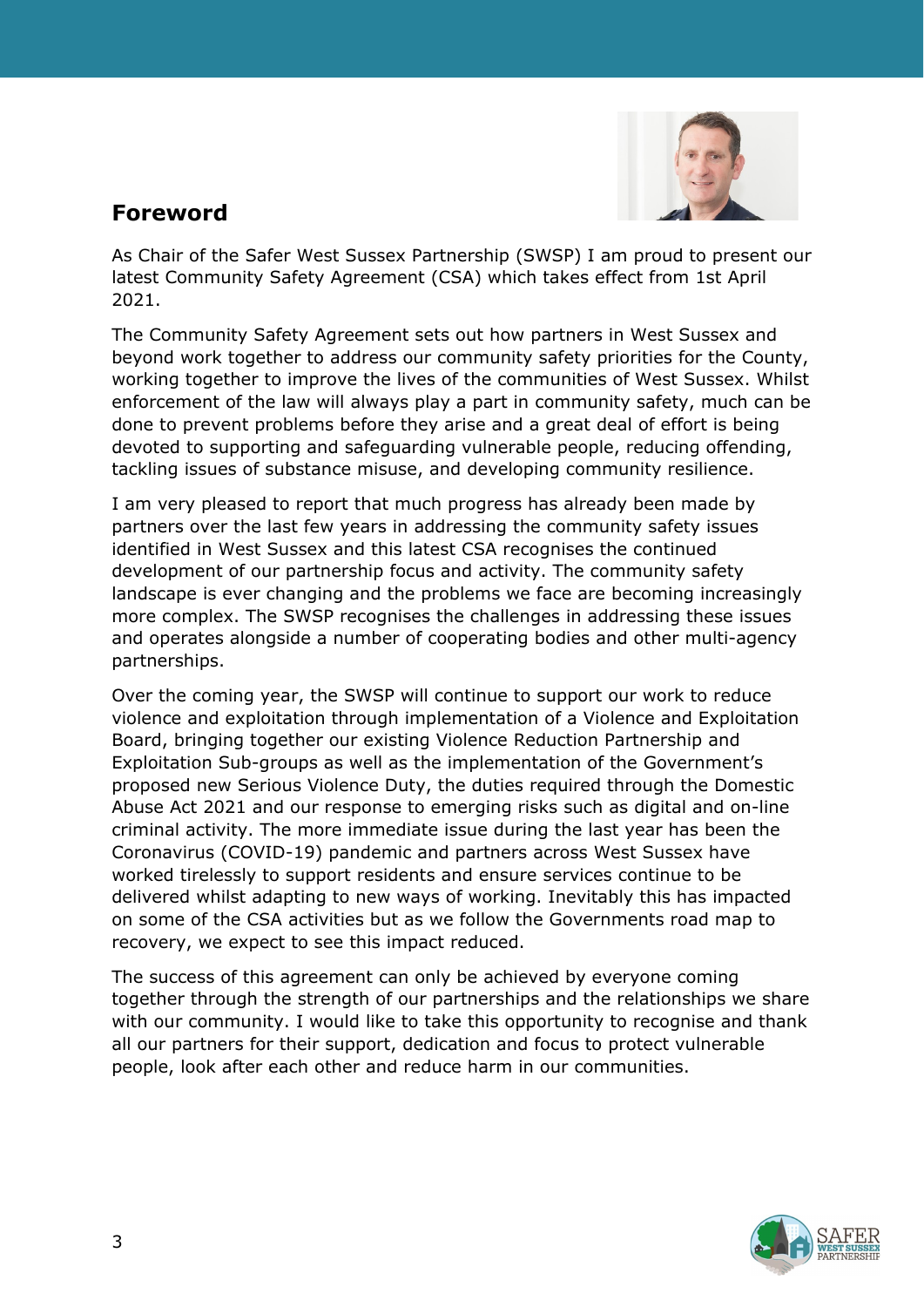# **Introduction**

The Community Safety Agreement (CSA) 2021- 2025 outlines the key community safety priorities for West Sussex and replaces the previous agreement (2016-2020) which expired on 31st March 2020.The CSA is reviewed and refreshed annually.

The CSA is mandatory for two tier authorities such as West Sussex and helps us to meet our statutory duty under Section 17 of the Crime and Disorder Act 1998 (as amended by the Police and Justice Act 2006) in which responsible authorities are required to consider crime and disorder in the delivery of all their duties.

The Safer West Sussex Partnership is the multi-agency strategic community safety executive which aims to reduce crime and disorder, vulnerability and inequality through a series of cross cutting strategic priorities and county wide work streams. The Safer West Sussex Partnership priorities represent a multiagency commitment to tackling the risks and harms faced by our vulnerable residents and communities.

The high level, strategic priorities are a collection of overarching issues spanning more than one locality that require collaboration to address. The role of the partnership is to add value to the work already undertaken by individual agencies or localities and ensure funding opportunities are maximised to help create safety and wellbeing in the spaces and places our communities spend their time.

We are seeking to achieve safer, stronger and more resilient communities, and we will achieve this by focusing strategically on the particular risks and issues that are specific to **Children and Young People**, **Working age adults** and **Older residents.** These are framed within a wider commitment to tackling violence, exploitation and the social inequalities that exacerbate some people's propensity to experience crime and disorder either as a victim, perpetrator, or in some instances both.

#### **Responsible Authorities**

This agreement has been drawn up on behalf of the Partners of the Safer West Sussex Partnership and in association with the Office of the Sussex Police and Crime Commissioner:

- West Sussex County Council
- West Sussex Fire & Rescue Service
- Local District / Borough Authorities
- Sussex Police
- Local Clinical Commissioning Groups (CCGS)
- National Probation Service

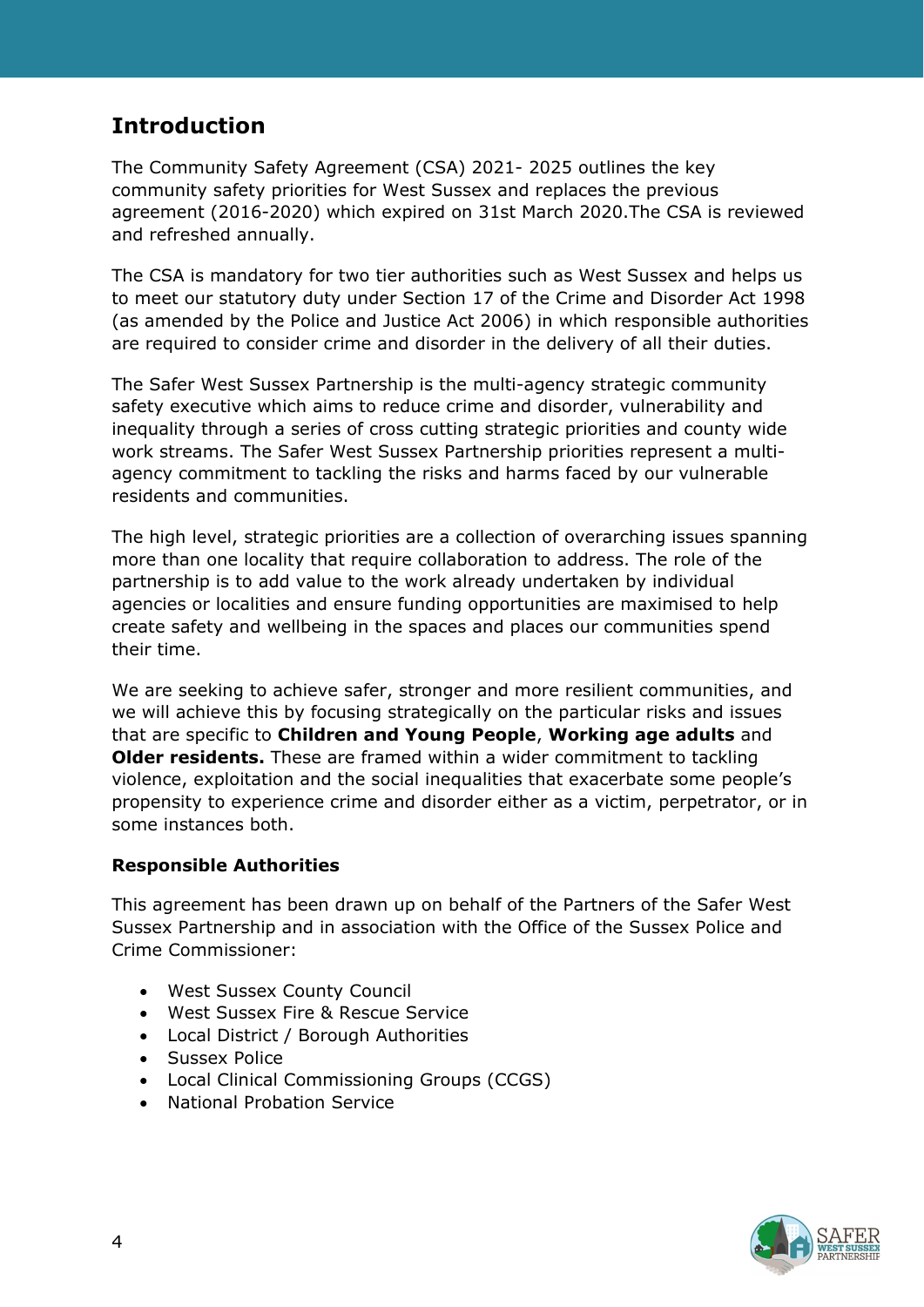#### **Strategic Intelligence Assessment**

The production of a Strategic Intelligence Assessment (SIA) is a statutory requirement for the Safer West Sussex Partnership (SWSP) under The Crime and Disorder Act 1998 and Crime & Disorder Regulations 2011. Annual Strategic Intelligence Assessments provide the SWSP with an accurate picture of current threats, harms, and emerging risk across West Sussex using a range of verified data sources. This assessment highlights key issues, emerging trends and risks which affect our local communities.

The CSA for last year 2020-21 saw extraordinary implications owing to the COVID-19 pandemic. As a result, proactive community safety activity; ordinarily the mainstay of strategic community safety partnerships, was temporarily reduced, both locally and nationally, to make way for emergency measures to be put in place. These measures involved front line policing, health protection and the creation of local authority community hubs to service vulnerable communities and those most in need.

In recognition of these extraordinary circumstances, a decision was taken locally to change the scope of the SWSP Strategic Intelligence Assessment for 2020 (SIA), that informed the County Community Safety Agreement (CCSA) for last year by focusing its analysis of crime trends on the previous 12 months (April 2019 - March 2020) together with a provisional analysis of the immediate effects of COVID-19.

Therefore, the focus of the SIA and CCSA for 2020/21 was on the existing partnership priorities; whilst paying close attention to new and emerging issues as these arose and were identified during lockdown periods.

A jointly funded partnership analyst was recruited during 2020/21 and has undertaken work to produce problem profiles of all the current strategic priorities alongside producing a comprehensive strategic intelligence assessment of threat, risk and harm to help the SWSP set its priorities for the next 4-year period 2021 - 2025.

The main findings from data analysis conducted during the 2021 Assessment are:

- Overall crime rate has decreased by 9.3% in comparison to 2019.
- Police CSP data shows that 51.3% of all crimes in West Sussex are violent crimes which is comparable to rates across the whole force area. This figure could be even higher as these types of crimes are often underreported.
- The severity of crimes recorded continues to increase across all Districts and Boroughs with Crawley higher than Sussex and England (16.3 in Crawley, 13.8 Sussex, 11.6 England).
- Covid-19 has had a significant impact on recorded crime both nationally and locally.

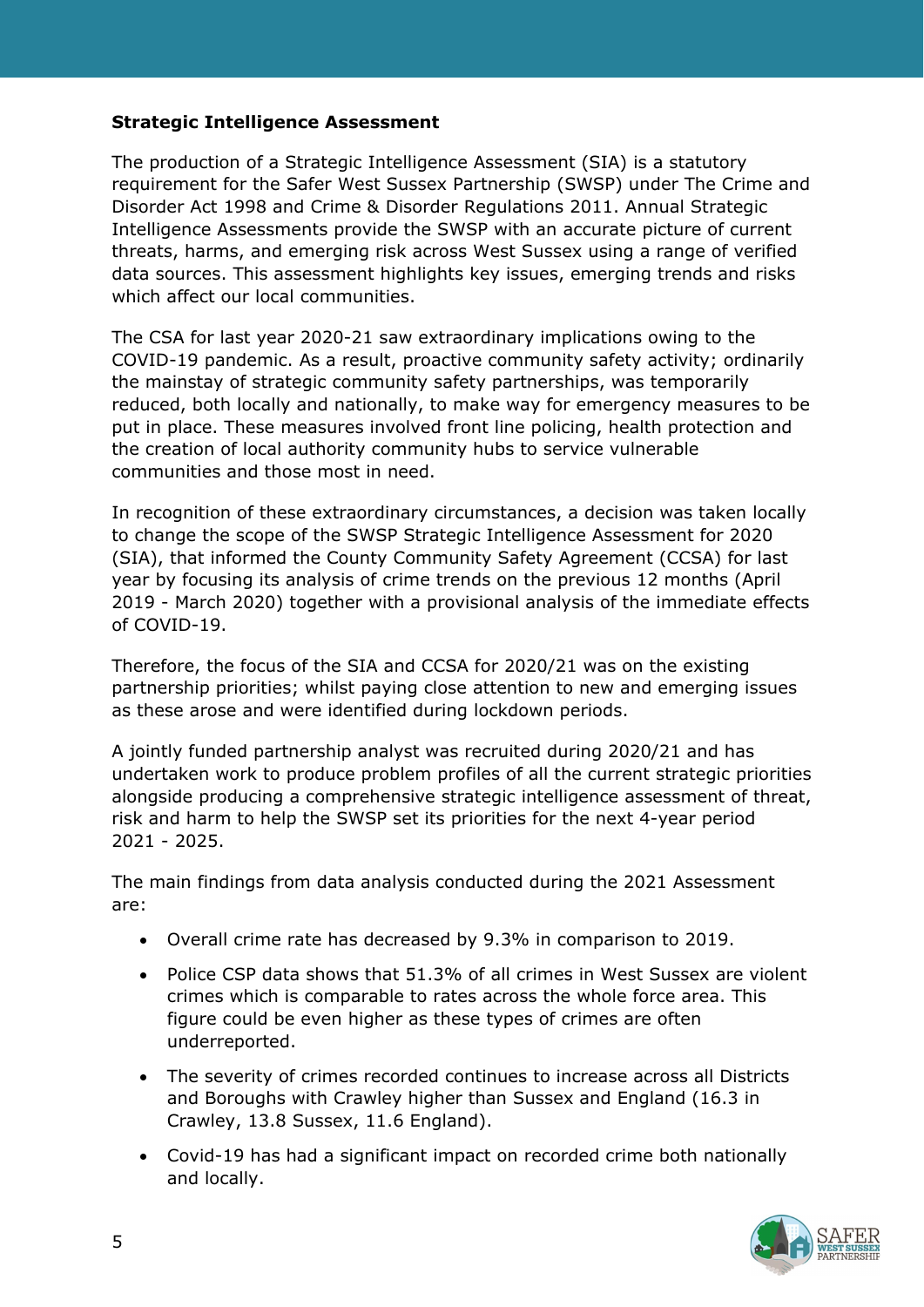- While a majority of the high-level crimes reduced, the risk for the most vulnerable adults and children have increased, including domestic abuse and drug use and exploitation.
- Drug's trafficking and supply has increased significantly comparing to previous year (+ 113.9%)
- Domestic abuse crimes reduced by 0.3%, however the number of reported incidents increased by 1.6%. The severity of recorded domestic crimes has increased during 2020.
- All types of Anti-Social Behaviour (ASB) incidents have increased, likely due to community tensions exacerbated by 3 national lockdowns within the last year. Youth related ASB has been a particular issue.
- The pandemic fight is not over yet and easing of the restrictions are still uncertain at the time of compiling this report. Therefore, it is a reasonable expectation that the effects of the pandemic will be reflected in crime figures going forward.
- West Sussex is strategically important. Tourism along the coastal strip and the ports and airport helps generate extra income for the county. However, issues such as drugs trafficking, and county lines are facilitated by our strategic rail and road network.
- Adur and Worthing along with Crawley had the highest number of recorded crimes in 2020 (at 27% and 21%).

## **Emerging threats**

The full impact of the Government-imposed lockdown implemented in March 2020 is still emerging and won't be fully known or understood for some time. However, we do know that crime figures were impacted for this period at least; with a reduction in some offences, as opportunities for offenders to commit crimes became fewer, and an increase in others – with some possible causal relationships between the two.

The Partnership acknowledges that there is a serious risk that the COVID-19 pandemic could lead to a rise in violence and exploitation, including cyberenabled crime, modern slavery and human trafficking. The main drivers of crime and vulnerability are likely to intensify, resulting in an increased risk of exploitation and abuse.

People living in poverty or facing financial insecurity, those in overcrowded or unaffordable housing, low-wage workers and people with insecure jobs, especially migrants who have no recourse to public funds as well as children not in full time education, employment or training could be at greater risk of falling prey to traffickers and exploiters.

These risks are exacerbated by increased exposure to potential offenders through online gaming, the use of chat forums in apps, phishing attempts via email, unsolicited contact in social media and through less secure online

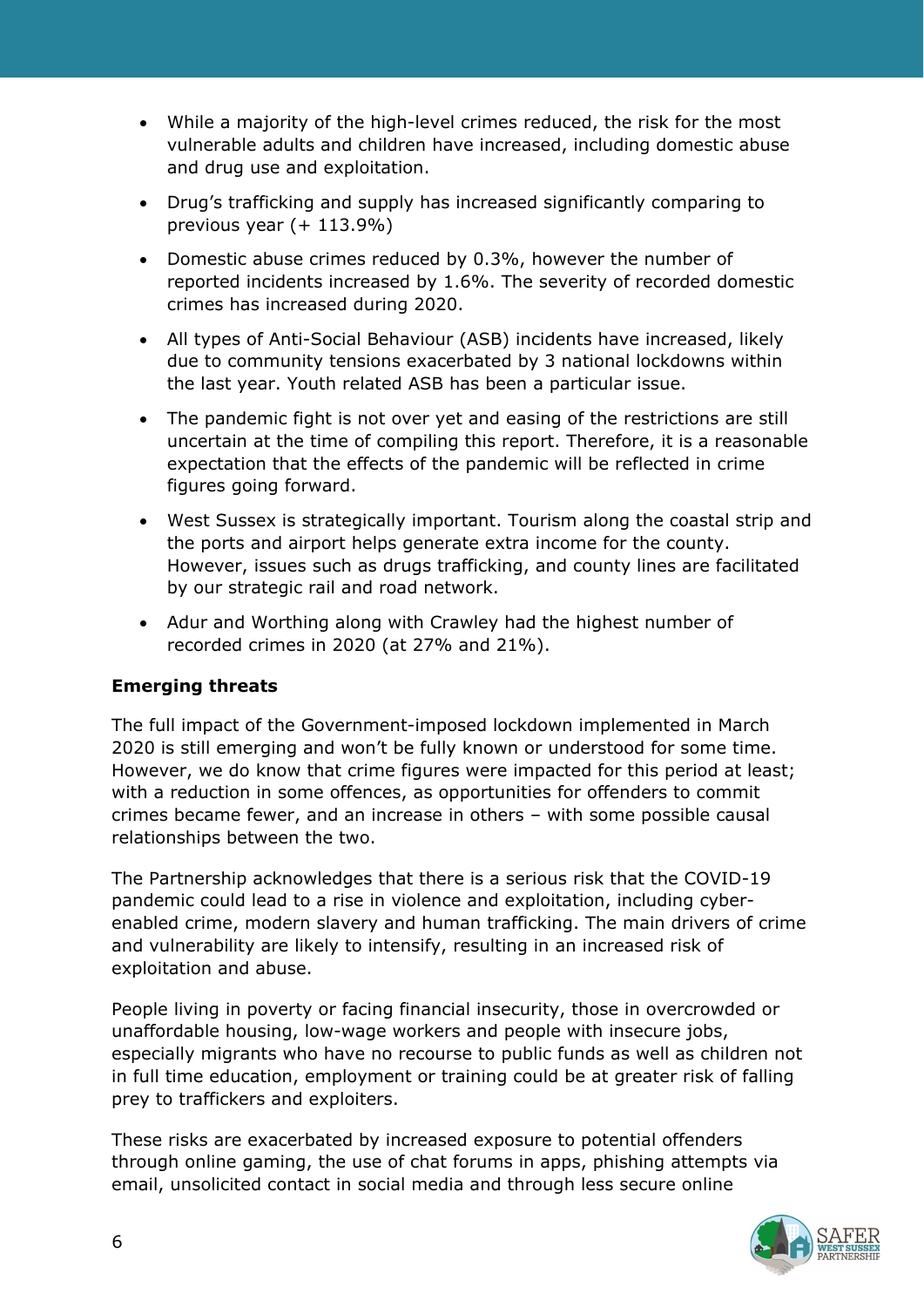educational applications utilised during periods of home schooling as a result of lockdowns and social distancing restrictions.

These threats, whilst not necessarily new, are likely to be emergent as the pandemic recedes and the risks associated with time spent online is fully realised.

## **Working Together**

The Partnership understands that we will continue to face challenges with reductions in funding and resources at a time when the volume and complexity of demands on all of our services are increasing, but by working collaboratively in a sound and confident partnership with our communities, we know that we can make a positive difference to community safety and safeguard those who are vulnerable in our communities.

Our collective response to the COVID-19 pandemic has shown what we can deliver when we work effectively with partners, including districts and boroughs, health colleagues, the voluntary and community sector, the South East Local Enterprise Partnership and South East Seven partners.

This agreement aims to develop a more joined-up approach to public service delivery, to enable more effective and co-ordinated strategic planning across partner agencies and to ensure sustainable and lasting improvements in delivering outcomes.

## **Legislation**

The Crime and Disorder Act 1998 gave statutory responsibility to local authorities, the police, and key partners to reduce crime and disorder in their communities. Under this legislation the responsible authorities commonly referred to now as Community Safety Partnerships (CSPs), were required to carry out three yearly audits and to implement crime reduction strategies.

The Police and Justice Act 2006 introduced scrutiny arrangements in the form of the Crime and Disorder Scrutiny Committee, as well as introducing a number of amendments to the 1998 Act including the addition of anti-social behaviour (ASB) and substance misuse within the remit of the CSP strategies. Reducing reoffending was subsequently added by the Policing and Crime Act 2009. The Crime and Disorder (Formulation and Implementation of Strategy) Regulations 2007 set out further revisions to the 1998 Act, the most notable of which at district/borough level was the replacement of three yearly audits with an annual strategic assessment, triennial partnership plan and public consultations. At county level, the statutory Community Safety Agreement was introduced.

The Police Reform and Social Responsibility Act 2011 introduced directly elected Police and Crime Commissioners (PCCs) to replace Police Authorities in England and Wales. This brought with it a requirement for the PCC to have regard to the priorities of the responsible authorities making up the CSPs and for those authorities to have regard to the police and crime objectives set out in the Police

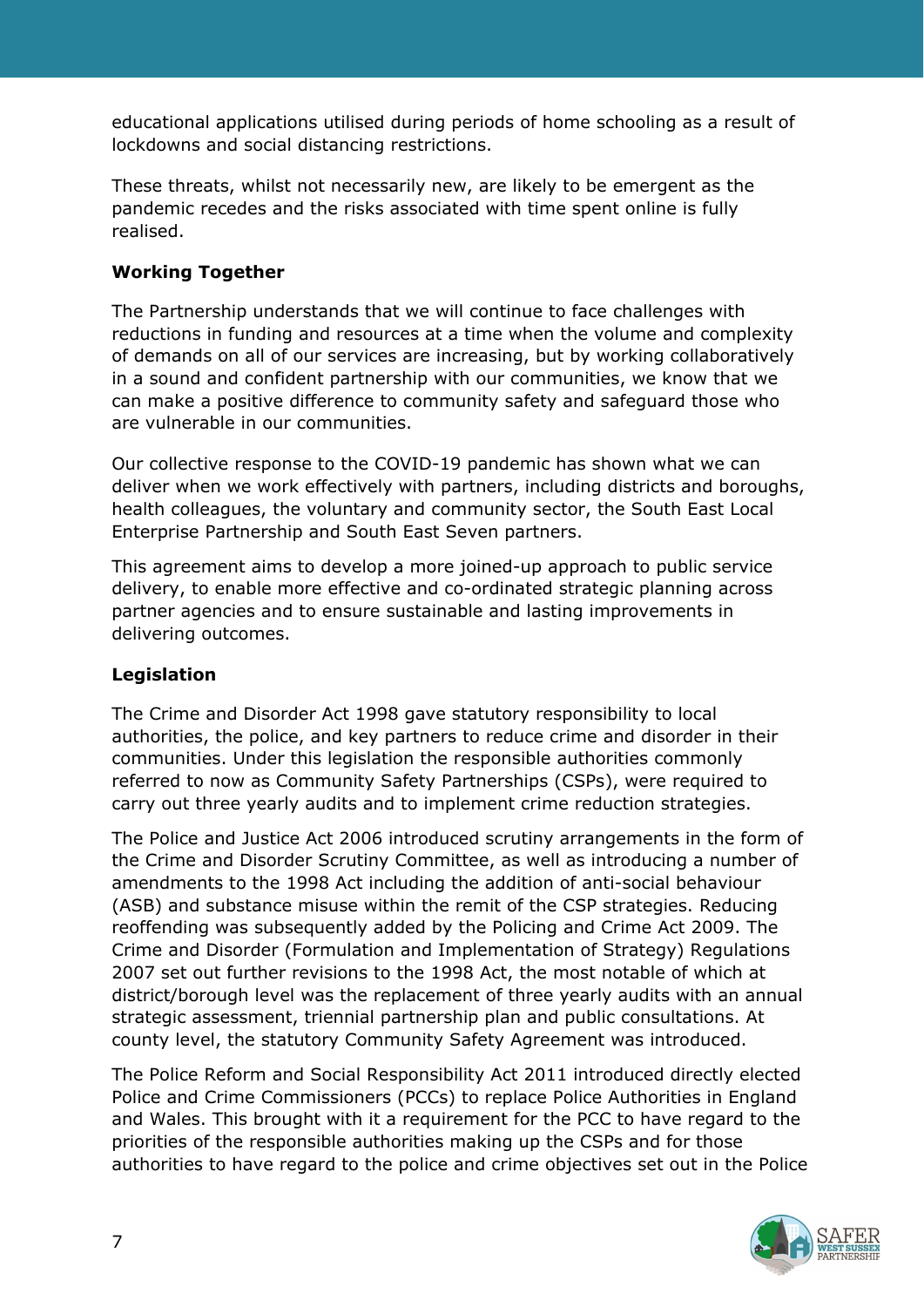and Crime Plan. The legislation also brought with it a mutual duty for the PCC and the responsible authorities to act in co-operation with each other in exercising their respective functions.

The requirement for Community Safety Partnerships (CSPs) to conduct Domestic Homicide Reviews (DHR) came into effect on 13th April 2011 as a result of the Domestic Violence, Crime and Victims Act (2004). In West Sussex it was agreed that these would be commissioned by the Safer West Sussex Community Safety Partnership (SWSP) on behalf of the local CSPs. The DHR process has been developed and enhanced since its introduction including the implementation of updated statutory guidance in 2016 from the Home Office.



**Partnership structure and governance**

The Crime and Disorder Act 1998 made it a **statutory requirement** for every local authority area to have a Community Safety Partnership and this places specific duties on Safer West Sussex Partnership and key partners.

In West Sussex the strategic coordination of community safety on behalf of the 6 local Community Safety Partnerships (CSPs) and the funding and commissioning of related activities takes place through the Safer West Sussex Partnership Executive (SWSPE), comprising representation from each of the statutory and co-operating bodies.

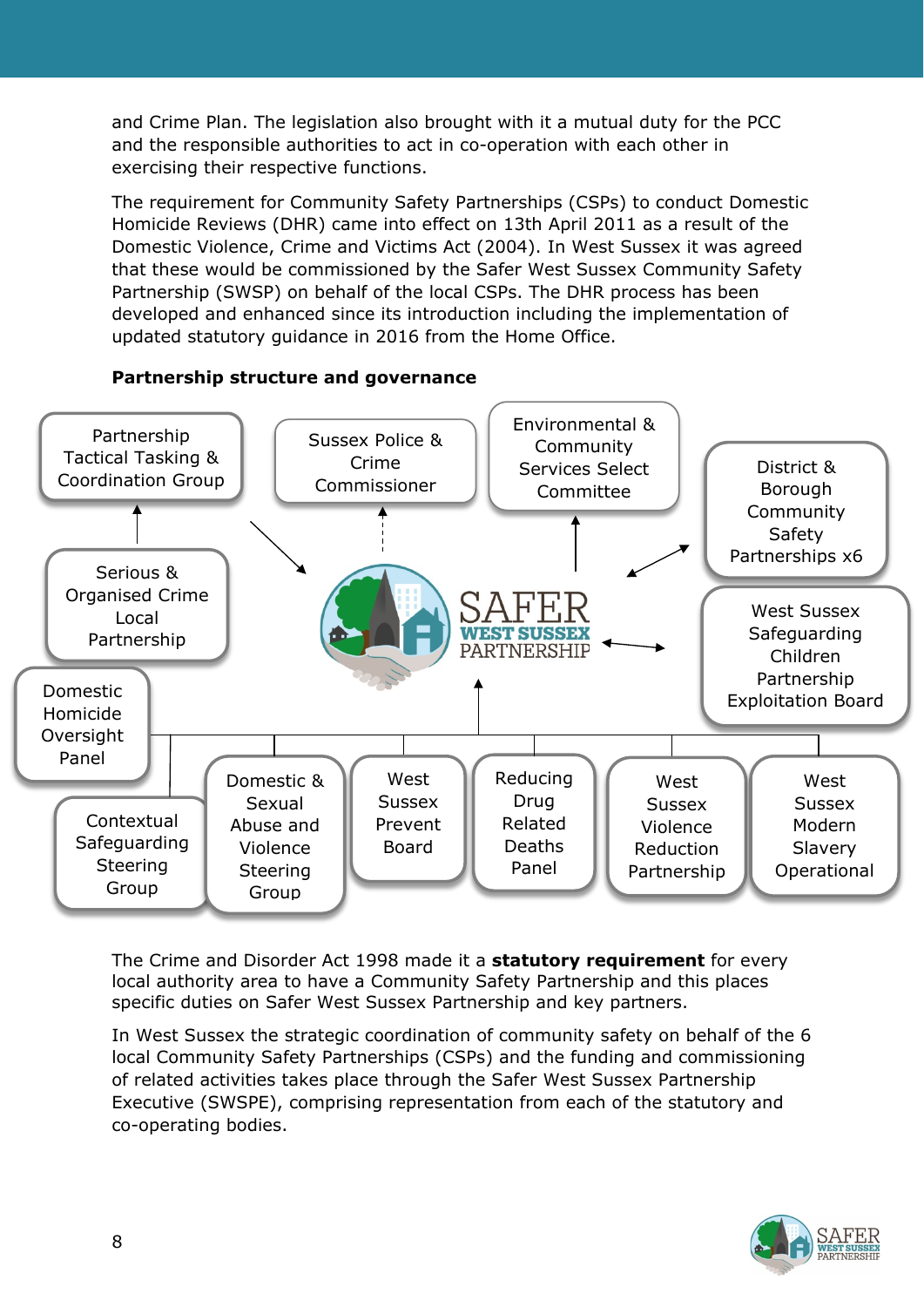SWSP Executive is accountable to West Sussex County Councils Environment and Communities Scrutiny Committee and to the Office of the Police and Crime Commissioner if it is not fulfilling its duties.

Following agreement from all partners the core SWSP Executive was merged with the Drug and Alcohol Board (DAB) in 2018 and now serves the functions of both Boards.

The Executive has links to a number of other strategic boards within the County Council including the Health and Wellbeing Board, the Children's Safeguarding Partnership, and the Safeguarding Adults Board. The relationship between these boards is formalised in a protocol, which sets out the governance arrangements, the roles and responsibilities of the boards, and how they will work collaboratively to promote the welfare of children and adults in West Sussex.

The Partnership Tactical Tasking and Coordination Group (TTCG) meets monthly to identify specific areas of threat, harm, risk or vulnerability from performance assessments or emerging patterns of crimes or incidents.

The group provides a mechanism that enables partners from a wide range of organisations to identify crime and disorder priorities within the county-wide or local Community Safety Agreements which require resourcing, expertise or interventions from more than a single organisation, or additional specialist resources.

The organisations involved include Sussex Police, West Sussex County Council, West Sussex Fire and Rescue Service, all West Sussex Districts and Boroughs, and Change, Grow, Live (CGL), the County Council's commissioned alcohol and drug service provider. There are three Serious & Organised Crime Local Partnership Groups that report into the TTCG.

Targeted work by organisations on priority areas of business, particularly those which present threat, risk or harm to or from individuals or communities, is coordinated and managed effectively and strands of work are systematically reviewed and evaluated to ensure the best possible use of collective resources and expertise.

As in other two-tier authority areas the district and borough CSPs are vital in delivering the work-streams identified as county-wide. Local priorities, driven by trends in key crime types and the views of local residents remain important to focus on the greatest areas of threat, risk and harm.

The Partnership receives its community safety funding from the Office of the Sussex Police and Crime Commissioner (OSPCC). Following a review of the funding arrangements in 2017 and a consultation phase with partners the Police and Crime Commissioner implemented a revised funding model implemented in 2019.

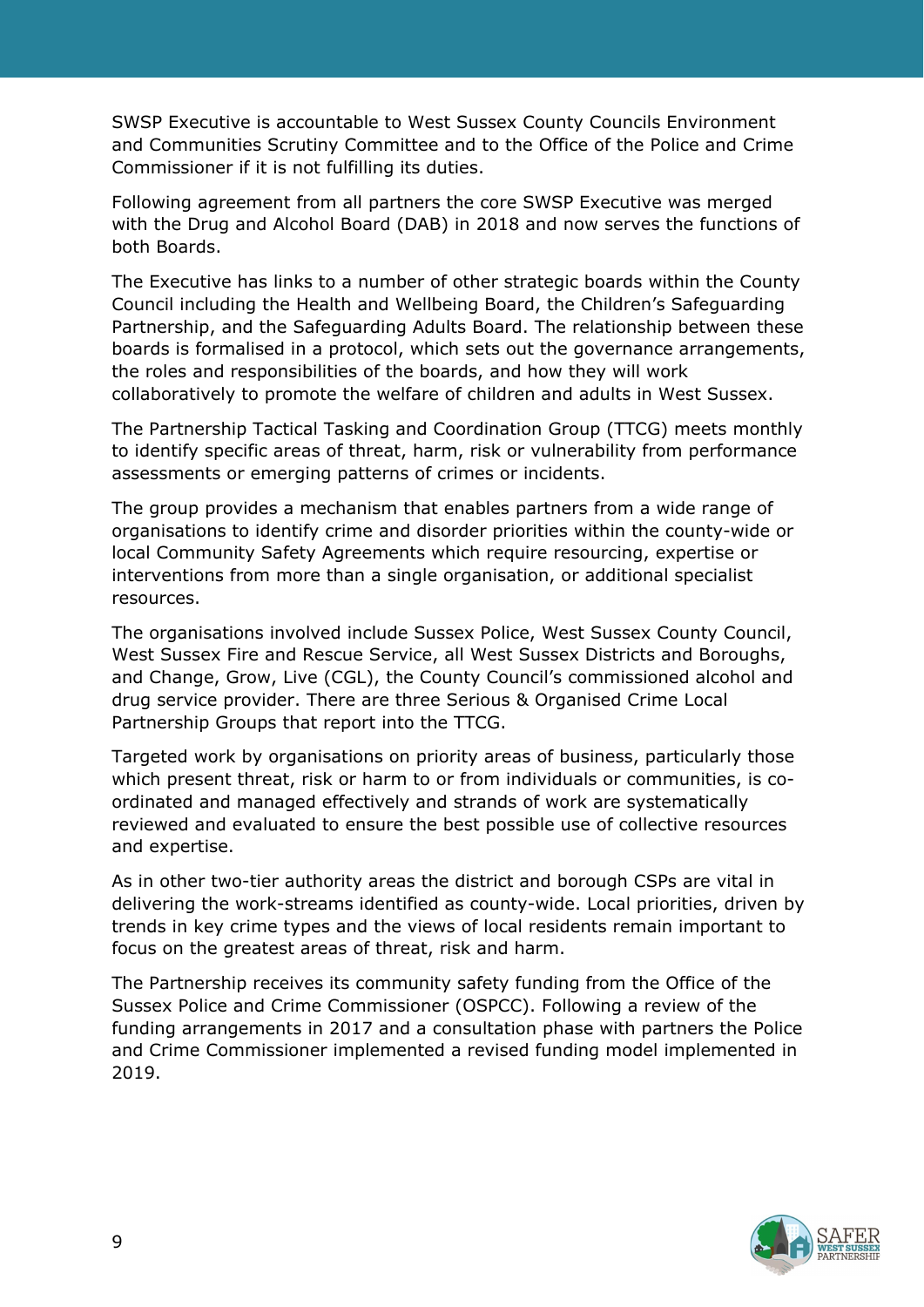# **Safer West Sussex Partnership Priorities for 2021-2025**

The Safer West Sussex Partnership Strategic Assessment of Community Safety 2021 identifies 6 key priorities for a co-ordinated approach at the county level to complement our district and borough community safety strategies:

- 1. Violence & Exploitation
- 2. Social Inequality & Hate Crime
- 3. Preventing Radicalisation & Violent Extremism
- 4. Domestic & Sexual Violence and Abuse
- 5. Substance Misuse
- 6. Digital Safety.

The above identified cross cutting priorities will ensure our efforts are focused on increasing community resilience by reducing violence, exploitation and the drivers of crime for those who are most vulnerable in our communities, primarily our:

- **Children & Young People**
- **Working Age Adults**
- **Older residents.**

The Safer West Sussex Partnership is responsible for identifying how these priorities can be effectively co-ordinated across West Sussex, complementing the priorities and work of local community safety partnerships in each district and borough. At the county level, West Sussex has a range of collaborative arrangements which support the delivery of community safety and wider outcomes which are referenced throughout the Agreement.

In order to effectively reduce violence, exploitation and help tackle inequality, the partnership recognises we must combine our strengths and unify to address these issues holistically, adopting a public health approach. This includes partners and stakeholders championing the need to commit long term resource and changes to working practice in order to achieve success against high level and cross cutting priorities.

Building resilience among communities and working smarter to understand emerging threats, including new methods of perpetration will ensure the partnership addresses threat, risk and harm.

The Safer West Sussex Partnership has identified children and young people's participation as a key priority. We recognise and value the existing models of participation and engagement with young people and will seek to add value to any existing mechanisms or activities that engage our young people but recognise that working with those with lived experiences may require a different way of working.

The approach we are going to test is one that asserts strength-based, trauma informed practice with those children and young people who are less often found in existing participatory work streams and whose voices, views and values are essential to our community safety partnership and our Public Health approach to Violence Reduction.

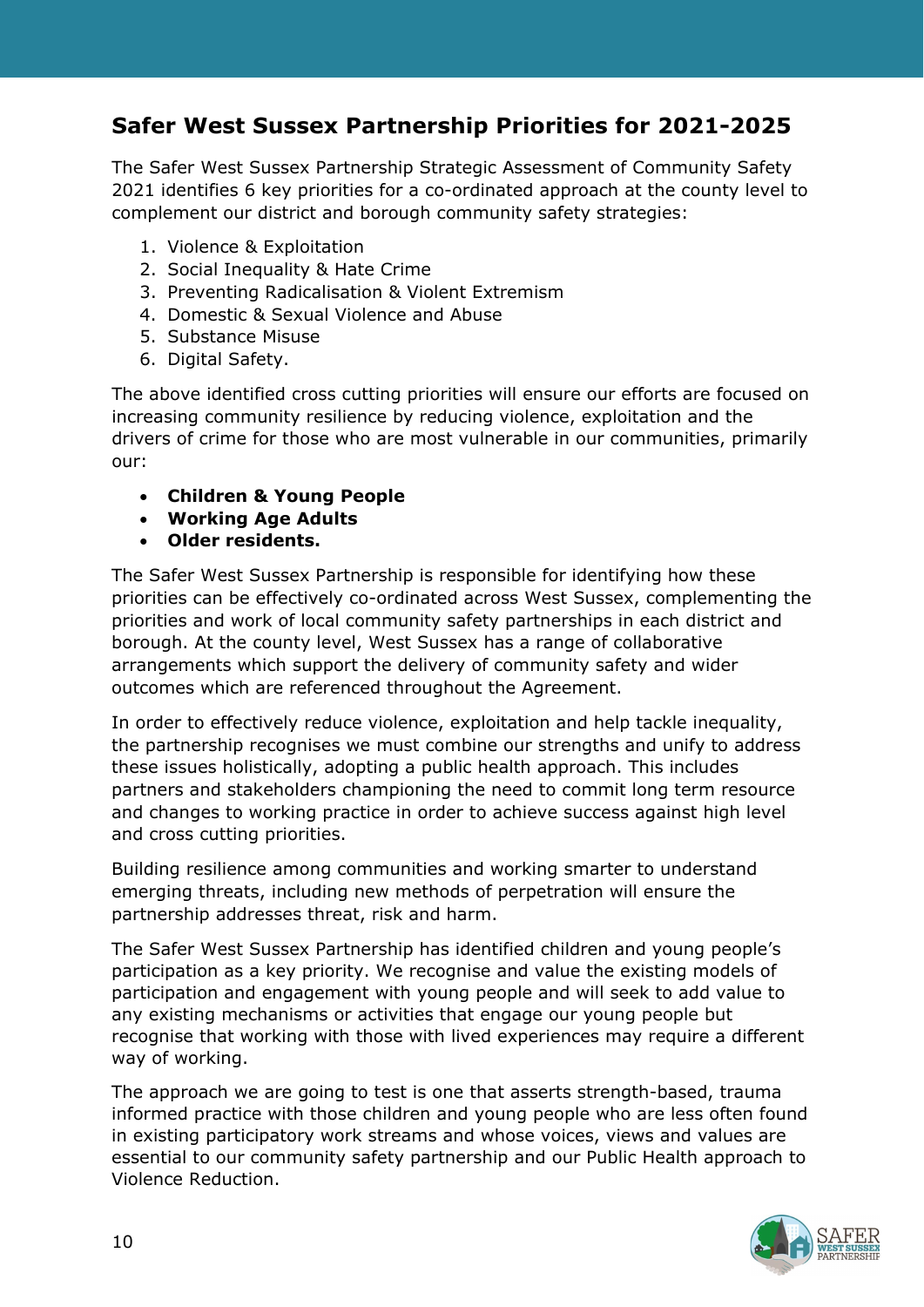We want to set the gold standard for active participation and understand that this starts with holding ourselves and our professional network to healthy account, placing vigorous challenge at the heart of our dialogue, which is met with commitment and tenacity. To test the new way of working, we are setting up a specific young person independent advisory group across key partnerships, that acts as an ongoing platform for challenge, scrutiny, participation, consultation, and engagement, whereby all parties can safely raise issues, concerns and proactively engage in problem solving.

Adopting a contextual safeguarding approach to understand and respond to extra familiar risk and harm will complement and enhance partnership working and allow for a wide range of agencies, including the third sector and our communities to be invested in creating safety and promoting their own wellbeing.

#### **West Sussex Community Safety Agreement Priorities and Cross-Cutting Themes:**

Increasing community resilience by reducing violence, exploitation and the drivers of crime. *All crime has a significant affect on those who experience it, their families, the economy, health and criminal justice systems.*



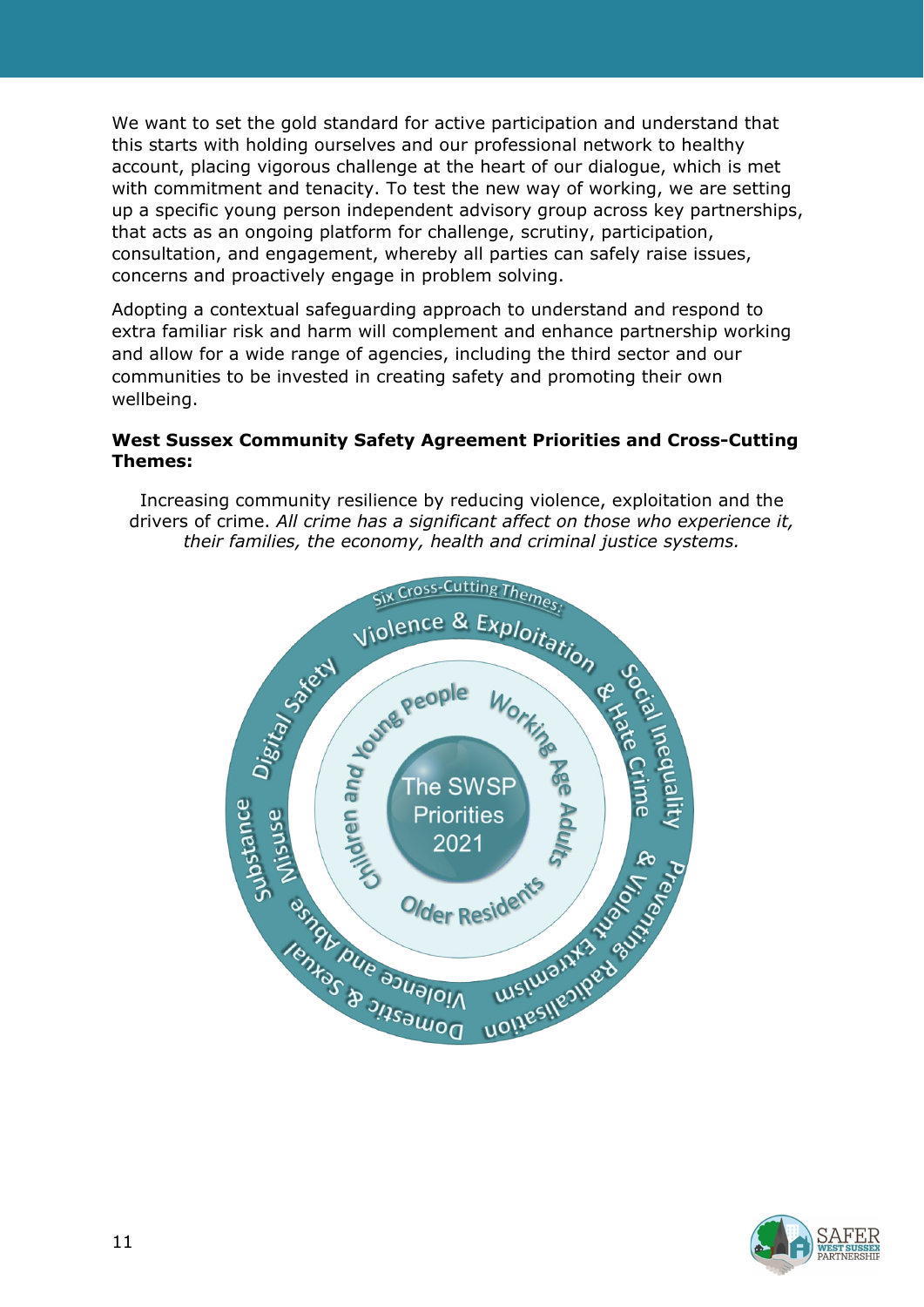# **1. Violence & Exploitation**

The long-term impact of violence and exploitation is significant for those who experience and witness incidents as well as the communities in which it occurs. Whilst West Sussex remains a safe and prosperous place to live and work, the threat of violence and exploitation is ever present for a small minority of vulnerable people. The Safer West Sussex Partnership has identified violence and exploitation as a cross cutting theme that affects all 3 priority groups: vulnerable Children and Young people, working age adults and older residents

#### **County co-ordination**

To tackle serious violence and exploitation more effectively, the Safer West Sussex Partnership is assuming responsibility for a new multi-agency Violence and Exploitation stakeholder group. This group includes senior officers from community safety, the Safeguarding Adults board, and Safeguarding Children's Partnership, along with representatives from key organisations including (but not limited to) District and Borough Councils and Sussex Police. The group's strategic vision is to develop and embed a public health approach to tackling violence and exploitation through the lens of contextual safeguarding practice; maximising opportunities to work as one.

In practice this means transforming the way we think about and respond to crime and disorder. Understanding the causes of crime, including the ways in which risk and harm can vary according to the places people spend their time and who they are with, allows us to consider how best we can work collaboratively with a wider range of partners to safeguard those directly affected by violence and exploitation and support communities to be, and feel, safer.

## **Driving front line delivery**

Work to tackle violence and exploitation is not new. We already have strong and established [community safety] partnerships across West Sussex who help deliver our strategic ambitions around contextual safeguarding, sexual and criminal exploitation, violence reduction, modern slavery and human trafficking. Our revised public health approach will enable us to build upon the work we have already undertaken in each of these fields by aligning strategic governance and collectively addressing violence and exploitation in the widest sense.

At county level, we are working across services to review wider responses to violence and exploitation, including the co-creation of a new multi-agency exploitation hub. Complimenting Adult Social Care responses to extra familial risk and vulnerability together with Children's Services Family Safeguarding Model, which is due to be operationalised Autumn 2021, processes are being reviewed to ensure we are best placed to identify, screen and manage violence and exploitation contextually at the earliest possible opportunity.

Currently, children identified at risk of or experiencing exploitation are triaged with appropriate cases discussed at a weekly Missing and Exploitation Operational Group (MEOG) to ensure appropriate mitigation and support is

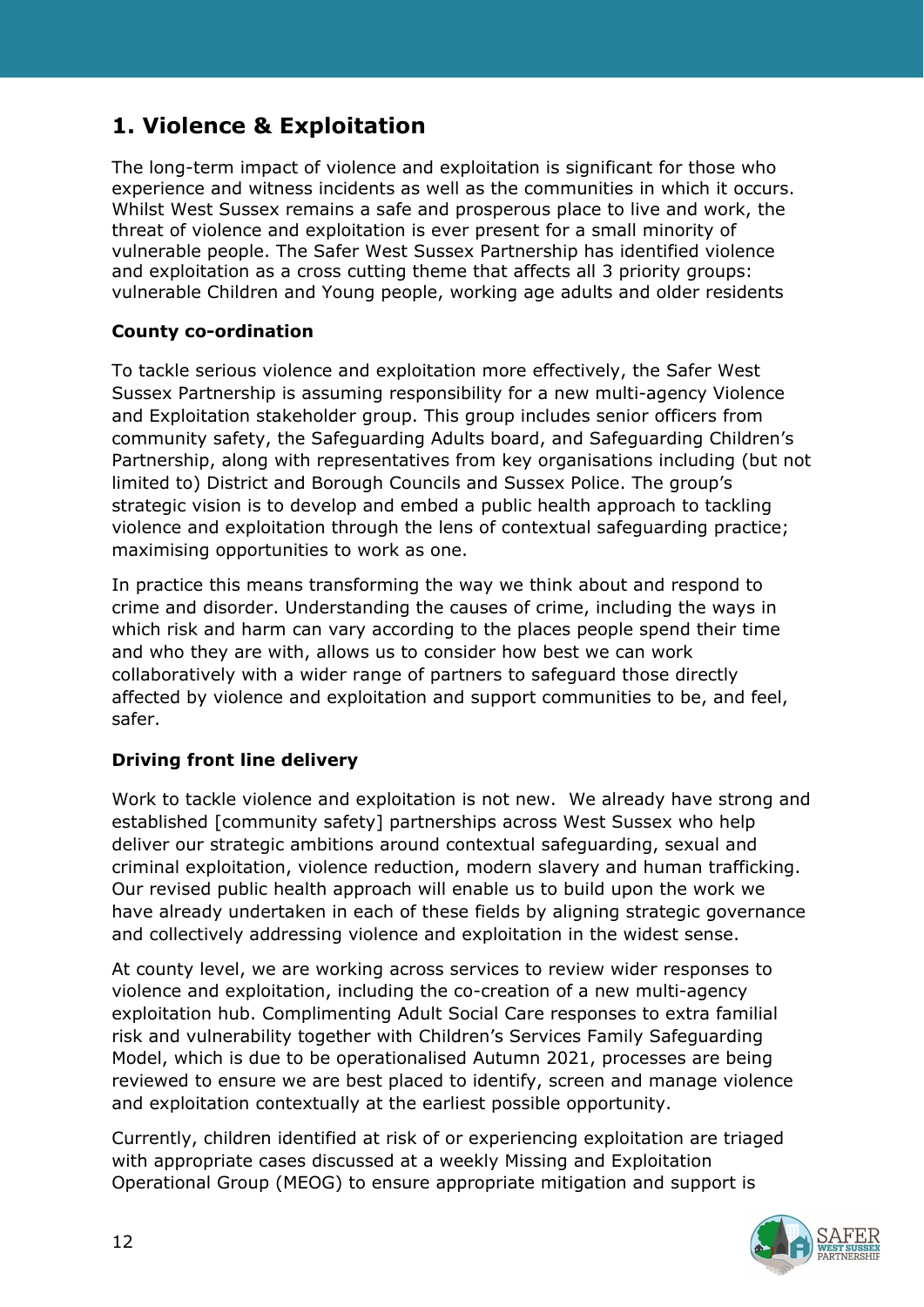offered. Those identified at greatest at risk are escalated to the complex safeguarding meeting. The MEOG process is under review to understand how risk can be assessed and managed in relation to locality-based models of working that are gaining traction across West Sussex.

Within each of our district and borough localities, stakeholders meet regularly to discuss groups and locations of concern; considering the impact of place and space on vulnerability, working with those who have influence over these contexts to create safety and wellbeing.

Tactically, a series of multi-agency action plans driving workstreams to address violence and exploitation have been developed and are being consolidated. Examples of successful multi-agency work to reduce risk and harm achieved last year include production of a countywide modern slavery transparency statement, operations to target county lines and cuckooing as well as school-based alternatives to permanent exclusion as this is known to increase risk of violence and exploitation among children and young people exponentially. Much of this work will continue, with renewed focus and strategic direction.

#### **Understanding extra familial risk and vulnerability**

In order to work to our best potential, we need to fully understand issues affecting our county and our vulnerable communities; namely: children and young people, working age adults and older residents. For the last decade, we have relied upon policing colleagues to help us understand the picture of crime and disorder across West Sussex. Whilst this has been immeasurably valuable, the Safer West Sussex Partnership now has a dedicated Partnership Analyst who is able to undertake strategic intelligence assessments of key issues including Violence and Exploitation. Drawing upon a wider range of information and data sources, we will be even better placed to comprehensively recognise and respond to the complexities of violence and exploitation going forward.

Raising awareness of key issues, including drivers of violence and exploitation, remains a priority, with some of this work absorbed by the West Sussex Community Safety and Wellbeing Service. Where additional specific needs and workforce development have been identified, we develop and/or commission training; such as the Serious Organised Crime, County Lines and Exploitation sessions we commissioned St Giles Trust to deliver during 2019/20 alongside a piloted Peer Mentoring Programme. We also delivered the SOS+ St Giles Trust Programme to pupils of the West Sussex Alternative Provision College; all of which was funded by the Violence Reduction Partnership. Going forward, we will use evidence from our strategic analysis and partnership intelligence to plan and deliver relevant awareness raising sessions.

The Partnership will work to further enhance the sharing of strategic threat and vulnerability profiles with all partner agencies in a format which increases awareness and understanding; including reported and recorded crime, case management trends, risk of missing episodes and school exclusions, together with national referral mechanism reports and evidence to measure the impact of

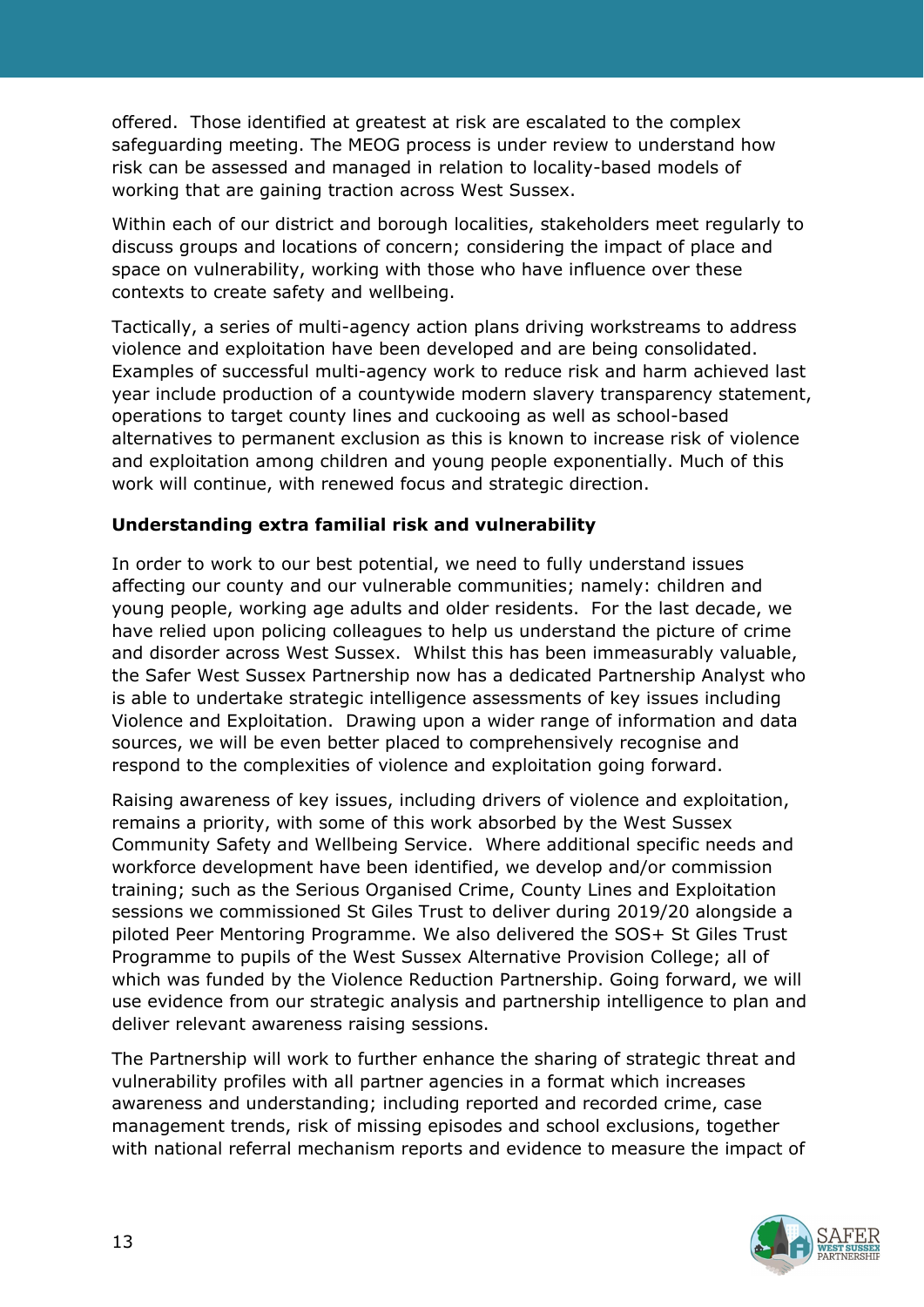serious and organised crime groups who are known to groom, recruit and exploit some of our most vulnerable communities.

We will also seek to better understand methods of perpetration, working with colleagues from youth and adult criminal justice services.

## **Emerging Threats**

There is a serious risk that the COVID-19 pandemic could lead to a rise in violence and exploitation, including cyber-enabled crime, modern slavery and human trafficking. The main drivers of crime and vulnerability are likely to intensify, resulting in an increased risk of exploitation and abuse.

People living in poverty or facing financial insecurity, those in overcrowded or unaffordable housing, low-wage workers and people with insecure jobs, especially migrants who have no recourse to public funds as well as children not in full time education, employment or training could be at greater risk of falling prey to traffickers and exploiters.

These risks are exacerbated by increased exposure to potential offenders through online gaming, the use of chat forums in apps, phishing attempts via email, unsolicited contact in social media[1](#page-13-0) and through less secure online educational applications utilised during periods of home schooling as a result of lockdowns and social distancing restrictions.

These threats, whilst not necessarily new, are likely to be emergent as the pandemic recedes and the risks associated with time spent online is fully realised.

## **Reporting and recording**

Serious violence and exploitation encompasses many different threats, including serious and organised criminality as well as links to modern slavery and human trafficking, the sexual and criminal exploitation of vulnerable children and adults for gain.

A fundamental part of merging the work to address violence and exploitation includes reviewing and prioritising cross cutting actions that are evidence led and outcome focused. This will ensure the essential work already underway is consolidated and strengthened.

A key responsibility of the Partnership Analyst going forward is to work with the Safer West Sussex Partnership Tactical and Tasking Group to create a performance management dashboard so the group can track prevalence of issues across the County.

For some practitioners and organisations, working contextually to address place based and group level vulnerability and harm is a new and culturally different way of responding. Through workforce development and co-production of new

<span id="page-13-0"></span><sup>&</sup>lt;sup>1</sup> Including but not limited to Instagram, WhatsApp, Snapchat, Omegle, Houseparty, Telegram & Wickr

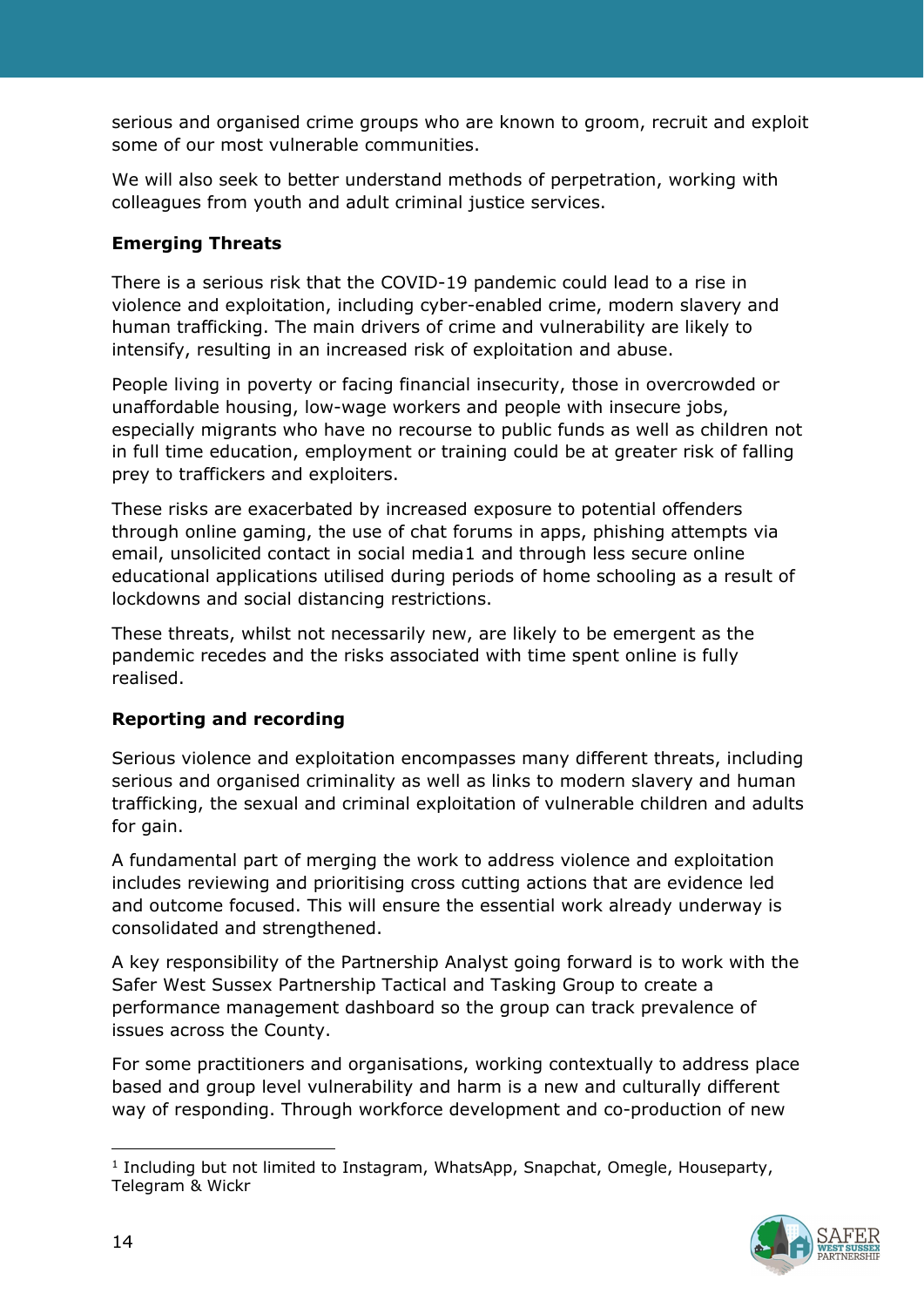tools for reporting, recording and managing risk, we will continue to build capacity and professional curiosity in our workforce and partners.

## **Alignment of resources**

With the commitment to work collaboratively comes new opportunities to maximise funding potential and align resources so they can be used for best effect. Government funding to address serious [youth] violence continues to provide the bulk of the financial capability for the violence and exploitation work. However, the new strategic group is committed to pooling resources where and when appropriate; horizon scanning new sources of funding to further build upon the resources we currently have.

At a local level, locality partnerships receive funding via the Sussex Police and Crime Commissioner, with further opportunities to bid for additional targeted Community Safety funding grants. This enables the operational work to be delivered.

Currently, the Safer West Sussex Partnership Tactical Tasking and Coordination Group (PTTCG) meets monthly to identify specific areas of threat, harm, risk or vulnerability from performance assessments or emerging patterns of crimes and incidents. The group provides a mechanism that enables partners from a wide range of organisations to identify crime and disorder priorities which require resourcing, expertise, or interventions from more than a single organisation, or additional specialist resources.

## **Local Links**

Work to address violence and exploitation must be carried out in collaboration as no single agency can address the complexities of these issues nor the breadth of work required to keep communities safe from harm. We will continue to work closely with internal services, partnership colleagues and multi-agency stakeholders including, but not limited to, the Safeguarding Adults Board, Safeguarding Children Partnership, Sussex Police, Probation & Youth Justice, District & Boroughs and our health partnerships.

# **2. Social Inequality & Hate Crime**

Social and economic inequality can have profound effects on the welfare, quality of life and opportunities for individuals, families, communities, and society. As the long-term impact of the pandemic becomes apparent, social inequality may become an even greater issue locally.

Hate Crime accounts for a very small number of offences in West Sussex. Although the numbers of crimes are low, there is a significant impact on those affected by it, as not only it can lead to inequalities in access to services and opportunities but also impact on people's sense of wellbeing and belonging.

Working towards a more inclusive and cohesive society will help to reduce the impact of inequality and prejudice in West Sussex.

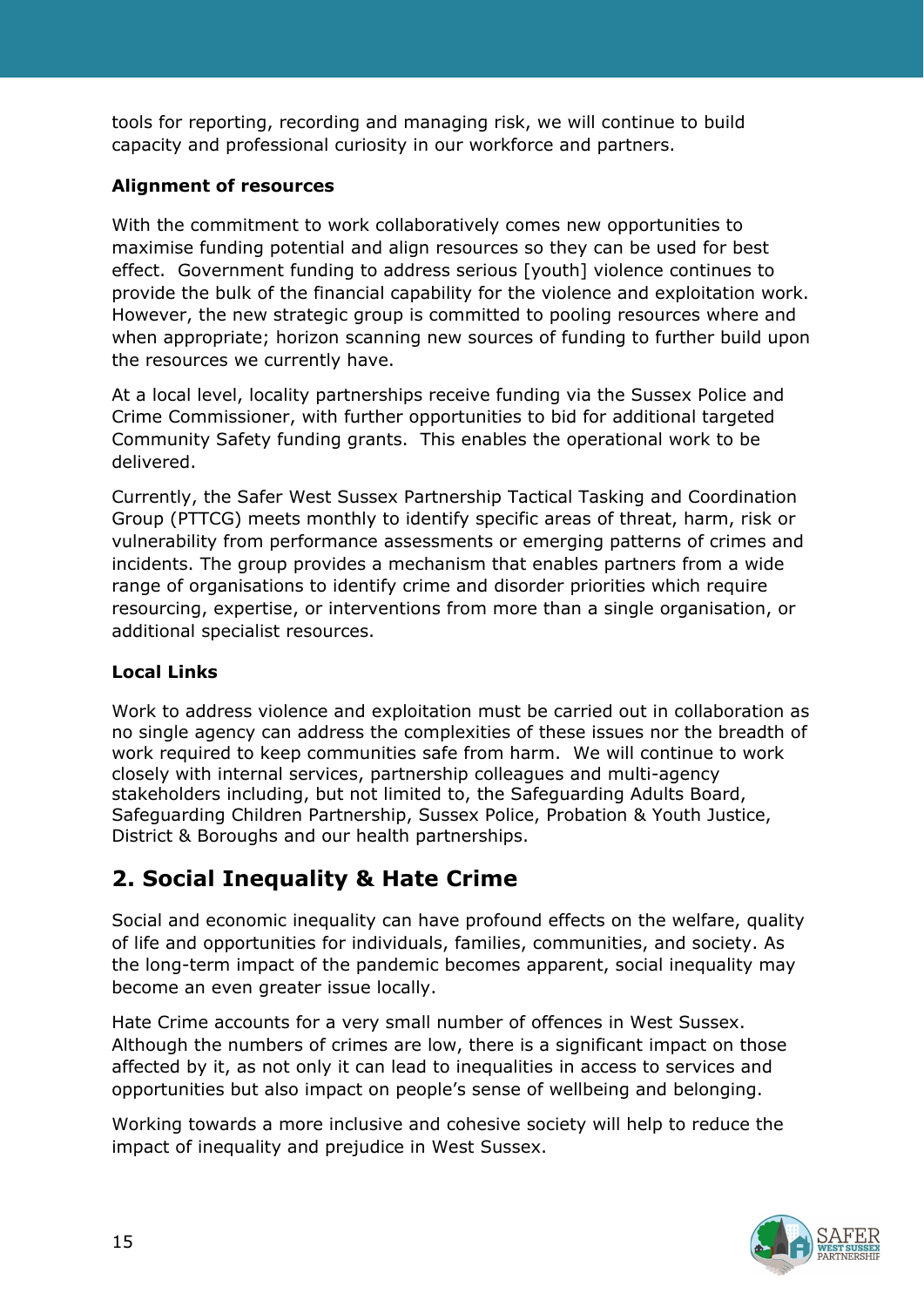## **County co-ordination**

Important work is currently being undertaken across West Sussex by individual agencies to explore social inequality but there are benefits to ensuring this work is coordinated and delivered collaboratively to be most effective.

WSCC intend to undertake a scoping exercise to best identify a network of agencies and community groups whose work includes a focus on tackling social inequality and supporting cohesive communities. This will enable WSCC, agencies and communities to collaborate to better explore the opportunities available to provide a voice to all within our diverse communities, identify how to improve access to services and develop work that supports cohesion locally.

WSCC intend to identify examples of good practice from agencies within and outside of West Sussex relating to social cohesion and tackling inequality.

WSCC part funds the pan-Sussex Hate Incident Support Service (HISS). This well-established initiative works to key priorities to promote the service and prevent as well as respond to hate incidents and hate crime. Its early identification and response model seeks to reduce repeat victimisation and reduce community tensions. The Countering Extremism Team support HISS awareness raising activities and the development of community engagement strategies with community safety leads across the county.

#### **Driving front-line delivery**

A training package has been developed and is being delivered to WSCC staff and partners to explore the impacts of racism to better equip practitioners to identify barriers faced by many minority ethnic populations. An Equality and Inclusion training package is currently being delivered to WSCC staff and voluntary organisations to support practitioners to explore biases that can impact on service delivery and community inclusion.

Resources and campaigns are being developed and promoted as follows:

- For WSCC staff, partners, and educational establishments to increase skills and knowledge regarding the impacts of racial inequality and how to promote anti-discriminatory practice. This is intended to enable practitioners to better ensure services are accessible to all in the communities and identify both current and potential barriers.
- To improve awareness within communities of ways to respond to and tackle discrimination, inequality and prejudice. This will ensure communities have a means to challenge narratives which seek to divide them.
- To improve awareness within communities of how to respond to hate crime and incidents, highlighting reporting mechanisms and support available.

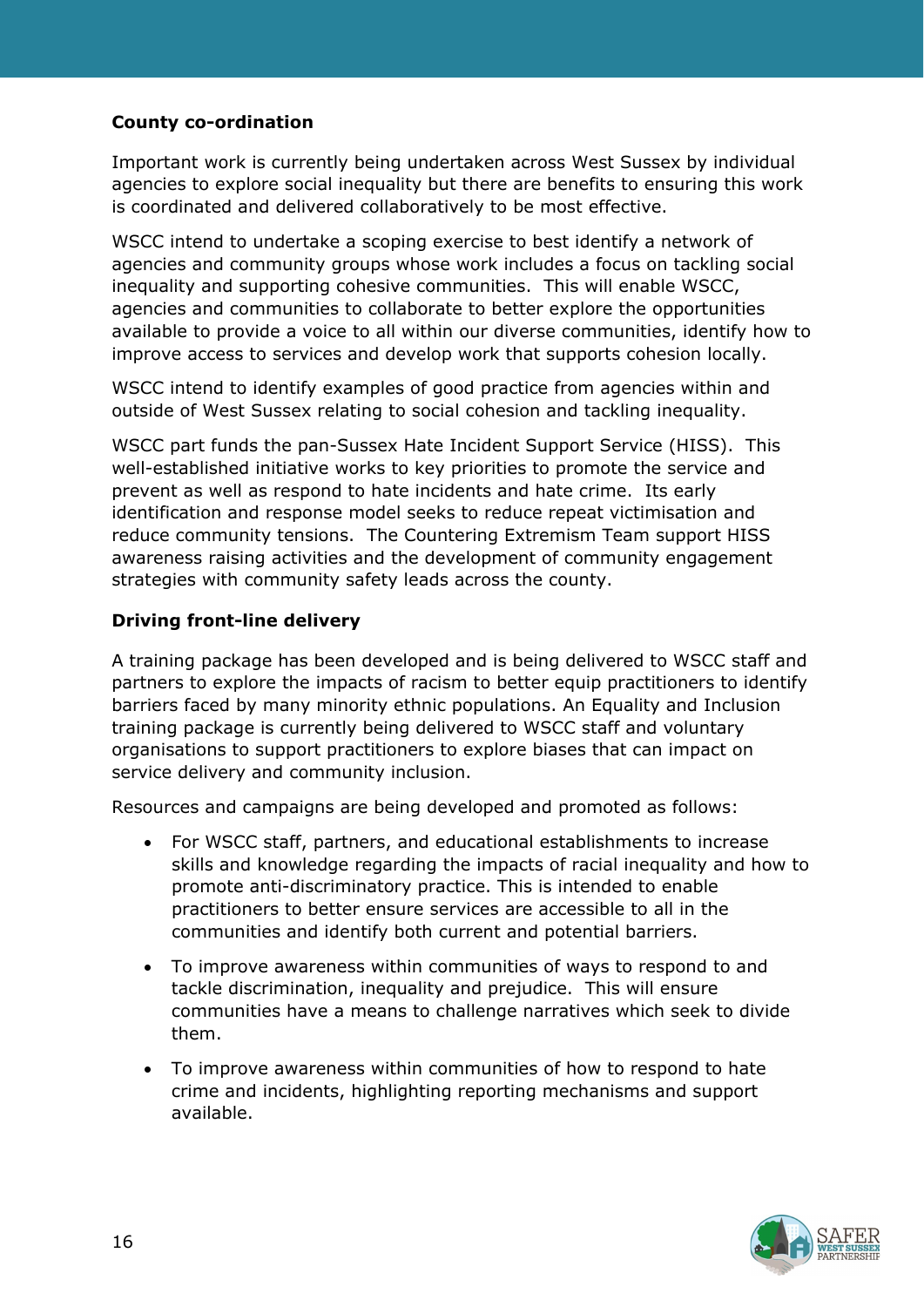## **Understanding risk and vulnerability**

WSCC intend to undertake research to better understand the experiences and any barriers to services faced by Minority Ethnic populations in West Sussex. This will enable services to begin to identify how to improve access to all.

It has been important to continue to work with partners in monitoring tensions locally, nationally, and internationally to understand and, where possible, counter the impact(s) of tensions locally at an early stage.

#### **Reporting and recording**

The Hate Incident Support Service undertakes a 'Distance Travelled' outcomes survey of clients to understand the impact of the support provided, including their sense of wellbeing, perception of safety and ability to cope.

The Countering Extremism Team will review the resources and campaigns created for practitioners and educational establishments and evaluate the impacts on skills and knowledge regarding racial inequality, promoting antidiscriminatory practice and understanding the impacts of hate crimes and incidents.

The Countering Extremism Team will regularly evaluate the resources and campaigns developed for communities to identify whether community members are accessing them and ensuring they are appropriate and effective.

#### **Alignment of resources**

There will be further exploration of opportunities to work with other internal WSCC services, partners and voluntary and community groups to both better understand the impacts of social inequality on specific social groups and in identifying ways to tackle inequalities and improve lives.

The Hate Incident Support Service is participating in the development of the pan Sussex Hate Crime Community Engagement Strategy. The focus of this work is on a school's programme and partnership work with existing Sussex Police & Community Safety Partnership activity to avoid duplication and ensure resources are pooled in response to identified local priorities.

## **Local links**

The WSCC Refugee Resettlement Team will build community engagement teams for the resettled population within communities around the county, with the aim to promote advocacy and cultural orientation both within the refugee population and the communities at large. This will include work with resettled groups to ensure they have full access to digital technology hardware (computers, internet) and that they have access to IT skills training to enable their full participation. This approach also provides an opportunity for awareness raising amongst the refugee community of hate incidents and crimes and how to report them, which can help to enable early intervention, avoid rising tensions and improve cohesion.

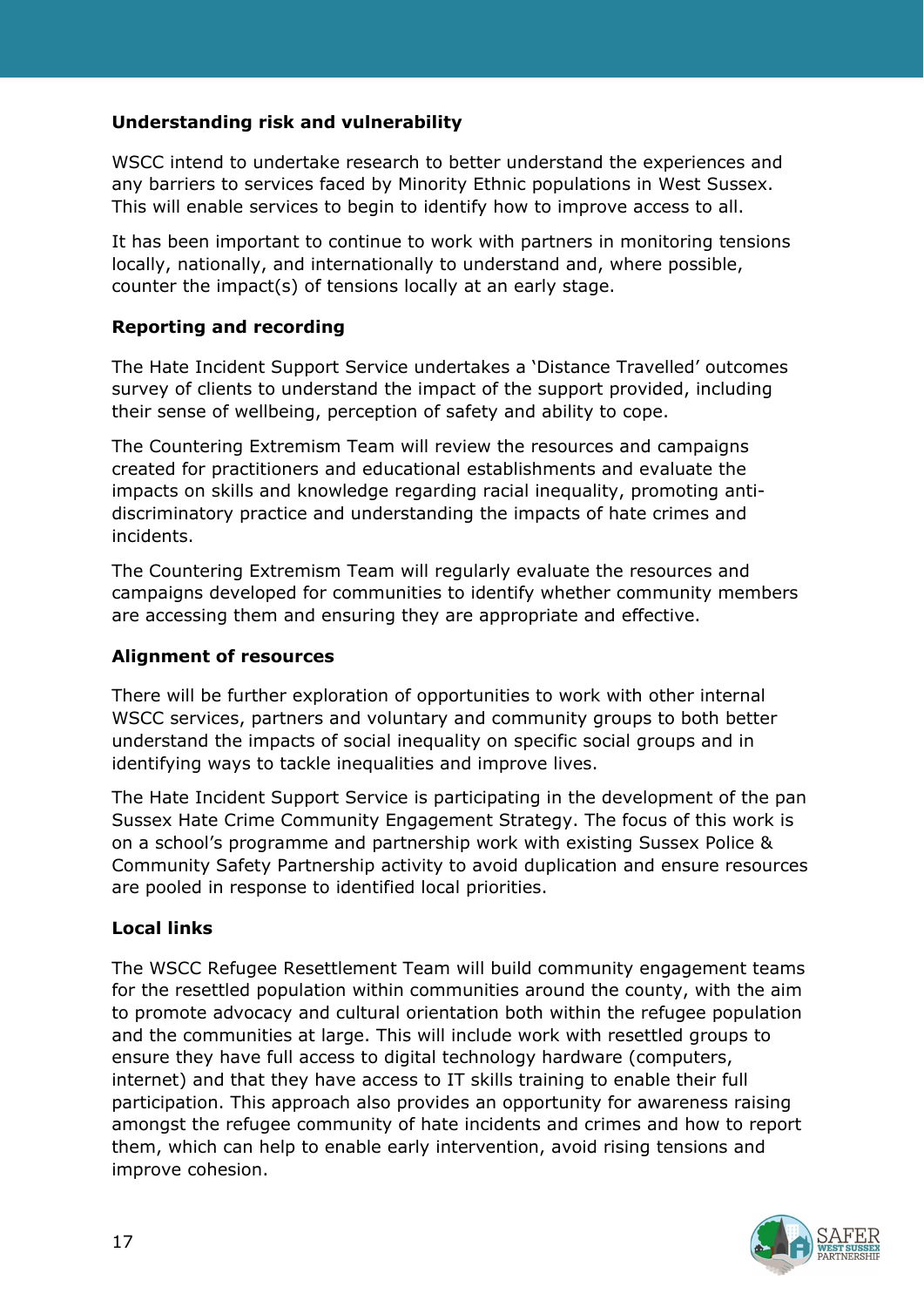# **3. Preventing Radicalisation & Violent Extremism**

Violent extremism relates to beliefs which condone violence for the purposes of furthering an ideological, political, religious or personal cause, with terrorism relating to the use or threat of violence to advance these causes. Through the process of radicalisation, people may come to adopt extremist views which support the use of violence and terrorist acts. In some cases, the individual may go as far as perpetrating them.

Domestic and international politics have the potential to heighten support for extremist ideologies and groups and to increase tensions between and within communities, thus creating a driver for radicalisation. Brexit, refugee resettlement, the involvement of British people in terrorist groups abroad, and the apparent growth in support for and visibility of extremist right-wing views, as well as the coronavirus pandemic, are all areas for potential community tension. Locally, right-wing terrorism (RWT) and faith claimed terrorism (i.e., Daesh/Al Qaeda) pose a threat, and extremist groups are known to use the internet, social media, and gaming platforms to disseminate messages. The threat from online radicalisation has increased as adults, young people, and children spend more time online for work, socialisation, and education as a result of the pandemic. Vulnerabilities such as isolation, low self-esteem, feelings of rejection and grievances can mean individuals are susceptible to the risks of online radicalisation and self-radicalisation.

The Covid-19 pandemic also saw the emergence of several online conspiracy theories wherein blame for COVID-19 was directed at some ethnic or faith groups or institutions. These theories have led to both online and offline harm or threats of harm.

## **County co-ordination**

West Sussex benefits from established multi-agency working regarding the Prevent & Channel Duty. A Prevent Board meets quarterly and produces a jointly owned action plan, updated annually based on the Counter Terrorism Local Profile (CTLP). West Sussex County Council facilitates this Board and the monthly Channel Panel for the county.

The Prevent Board action plan includes strategies to develop and promote resources that raise awareness of the Prevent referral process and the key signs of radicalisation to look out for; community engagement and improving understanding of the role the online space plays in radicalisation into violent extremism. The Board will continue to identify effective and sensitive ways to share information with communities and partners regarding any concerning trends and emerging threats that impact on West Sussex and the surrounding areas. Some of this work is tasked to the Countering Extremism Team.

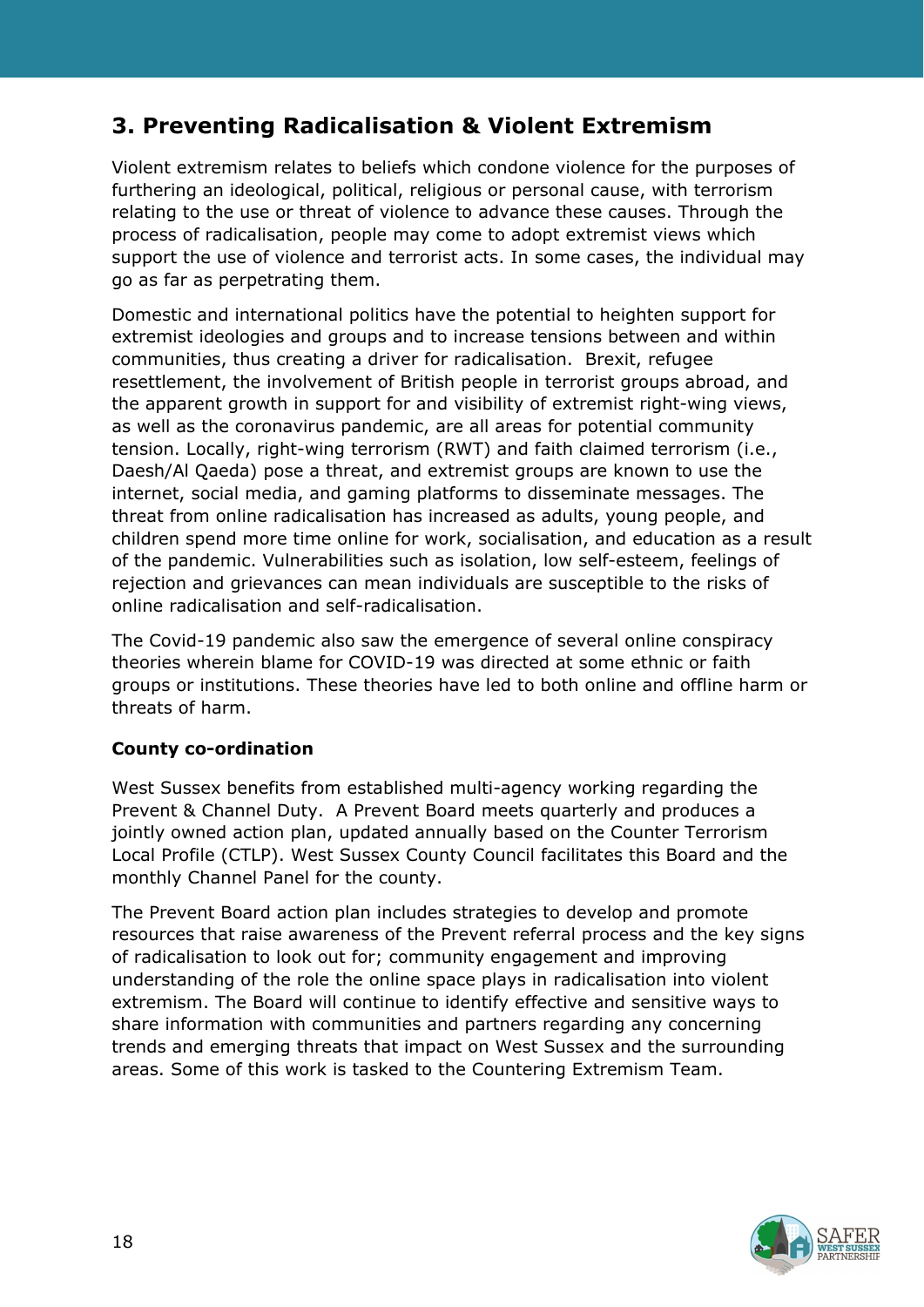#### **Driving front-line delivery**

The Countering Extremism Team has developed a Prevent training strategy which is promoted to and accessed by WSCC staff, partners, educational environments, and communities. This strategy outlines priority agencies, identifies a range of products to reach a variety of agency needs, and is regularly reviewed and updated to ensure it remains relevant and responsive to emerging local and national threats and patterns, whether on or off-line.

The Countering Extremism Team provide accessible information on the key aims of Prevent for practitioners and community members through several mediums including regular newsletters, social media outputs and webpages. These are used to provide updates, resources and information to raise awareness and increase confidence in preventing radicalisation into violent extremism. Knowledge Hub sites have been created to support practitioners in delivering Prevent locally, and a separate Knowledge Hub site developed to support the collation, dissemination and monitoring of local tensions. Webpages on the WSCC Services for Schools site provide school staff with links to teaching resources and policy guidance in relation to Prevent and hate incidents.

#### **Understanding risk and vulnerability**

Risk and vulnerability are identified and addressed in the following ways in West Sussex:

- The West Sussex Channel Panel operates within Home Office guidelines to identify, risk assess and mitigate vulnerabilities associated with radicalisation into violent extremism by providing relevant targeted support. Channel is a voluntary, confidential programme which safeguards people identified as vulnerable to being drawn into terrorism. Every person adopted into Channel receives a tailored support plan which may utilise local and/or national resources and continues to receive that support until the risk is reduced.
- The Counter Terrorism Local Profile (CTLP) is produced by Counter Terrorism Policing South East (CTPSE) to identify risk on an annual basis. It is shared with partner agencies and used to inform focus on mitigation of risk and so may lead to tailored training packages with specific themes or aimed at specific agencies.
- A multi-agency tensions monitoring group has been established for partners to safely share images and information regarding online and offline narratives that could generate tensions in local communities. This ensures tensions are identified early and responded to with appropriate interventions that best reduce the severity and impacts on local communities.
- Significant tensions are reported to the police and central government via the National Community Tensions Team to inform activity and policy.

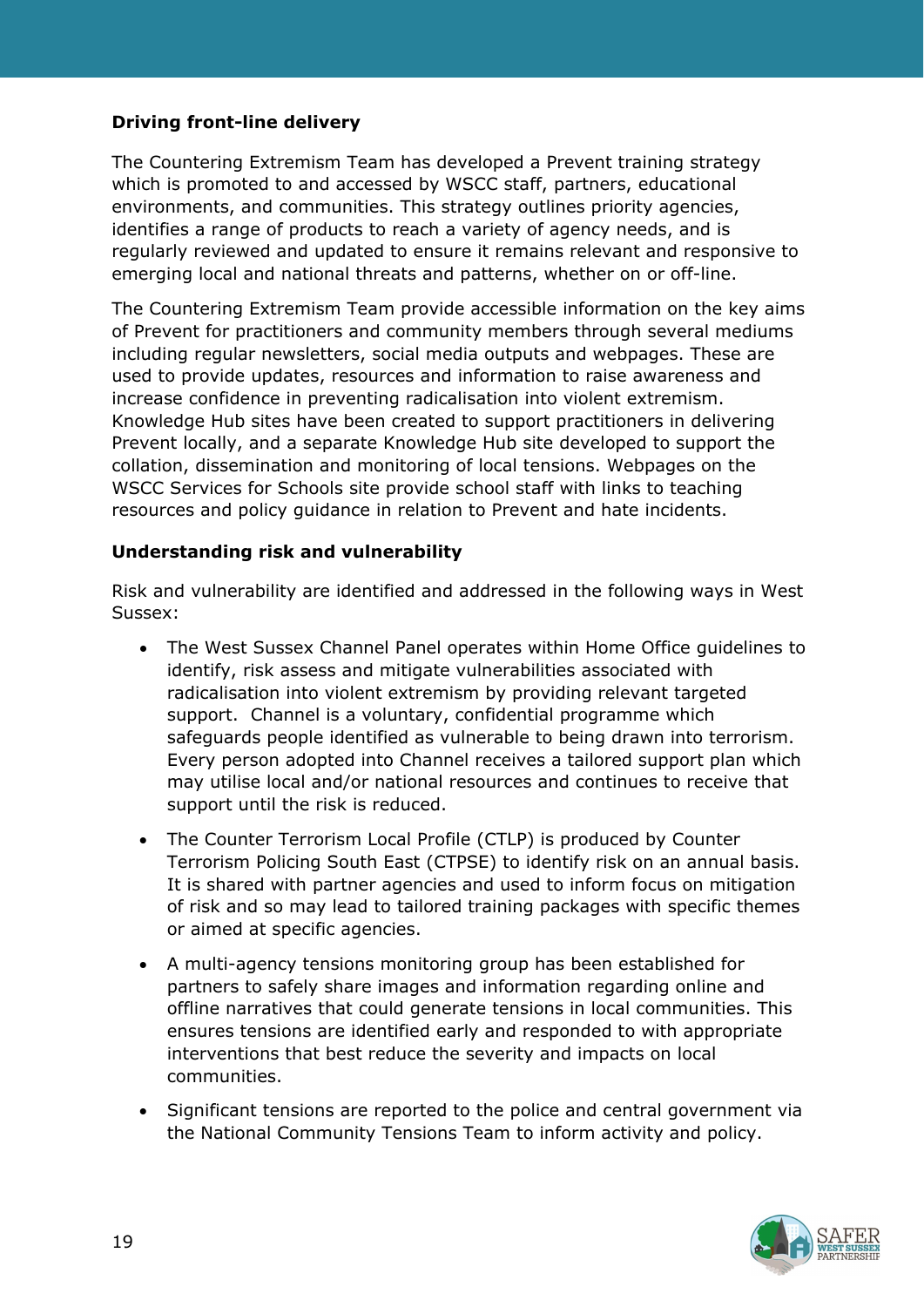## **Reporting and recording**

A multi-agency countywide referral system is in place which continues to be promoted to partners to ensure they are able to raise concerns thereby safeguarding people vulnerable to radicalisation in West Sussex.

Further resources are being developed to support communities to better understand the safeguarding aspect of Prevent and to feel more confident to identify and raise concerns about radicalisation, leading to greater community resilience.

## **Alignment of resources**

Colleagues from Adults' and Children's social care are key partners in Prevent and Channel delivery in West Sussex which allows for joint working regarding safeguarding, training and communications.

West Sussex has a close strategic working relationship with other local authorities in the South-East region which enables sharing of resource and good practice.

## **Local links**

There is good awareness and engagement from partner agencies specified within the Prevent Duty and Channel guidance. The Prevent Board is well-attended with all specified sectors represented, including a District and Borough community safety representative.

## **4. Domestic & Sexual Violence and Abuse**

The Pan Sussex Strategic Domestic and Sexual Violence and Abuse Framework 2020 - 2024 brings together national and local government, third sector partners and stakeholders alongside the community - working together to ensure the provision of robust, high quality support to those who have experienced, recovering from, or at risk of domestic and sexual violence and abuse. Domestic abuse is 'everybody's business' - from neighbourhoods to businesses - it is not and must never be considered an inevitability. The right interventions, in relation to both those experiencing, and responsible for the abuse can stop occurrence, reoccurrence, or escalation. We want to ensure that, across Sussex, quality, coordinated responses from the statutory and voluntary sectors are consistently available, not only to support victims, survivors and their children, but to also address perpetrators' behaviour effectively.

The Pan Sussex domestic and sexual violence and abuse strategic framework and associated action plan identifies our ambition to ensure long term sustainability and prioritisation of this work, using a whole system, and 'whole of society' approach – a multi-agency strategy that includes different professionals and agencies, local and national government, third sector partners and others all working together to tackle VAWG.

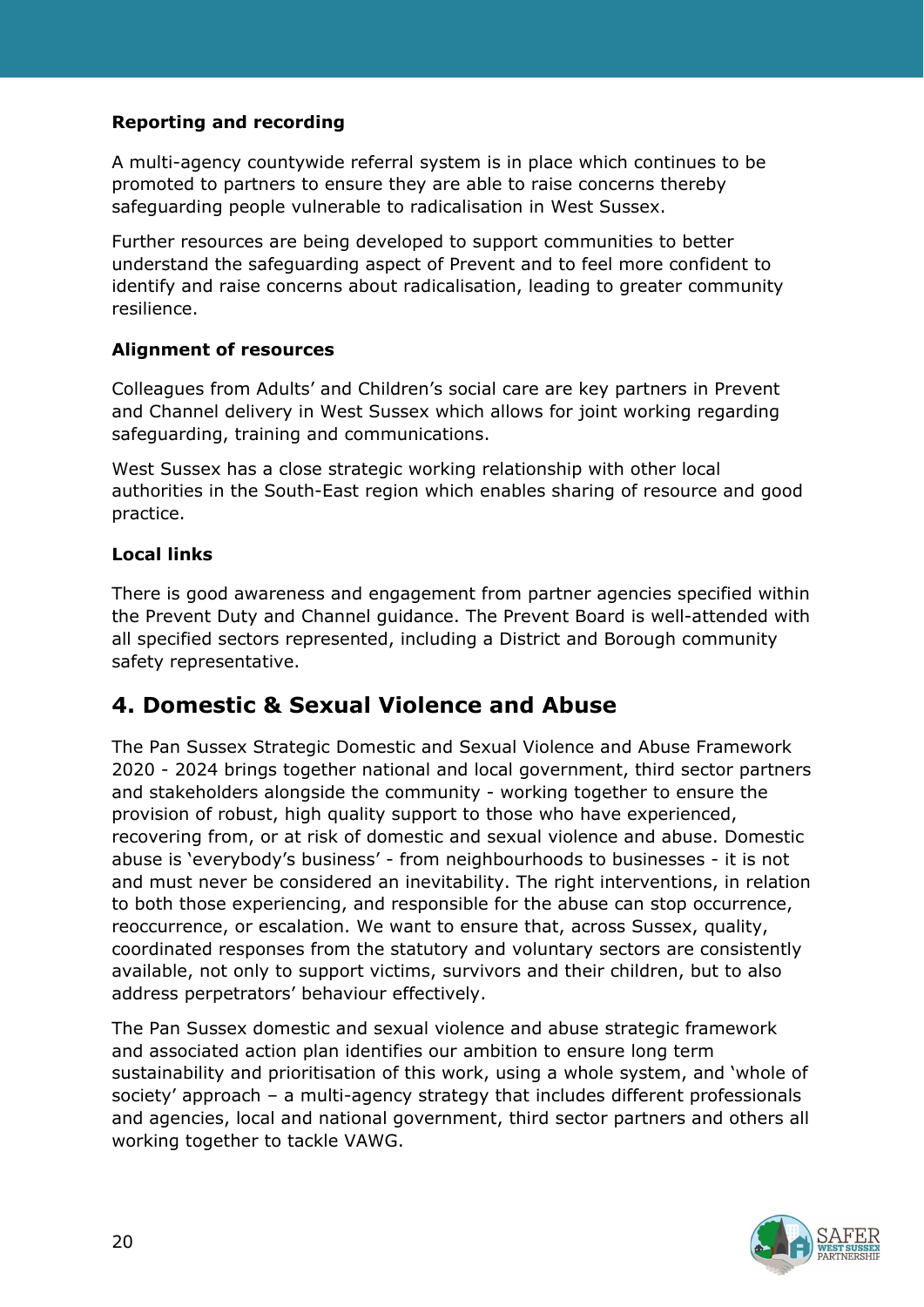#### **The Vision for Sussex**

*"We want to see an end to domestic abuse in Sussex. We are committed to preventing domestic abuse, improving the support and protection for victims and their children, and ensuring that perpetrators are held accountable for their actions".* 

#### **County co-ordination**

The Pan Sussex Strategic Framework, developed in collaboration with stakeholders and service users, sets out a number of principles and strategic intentions. The accompanying action plan for this work supports the strategy with a focus on the aforementioned priorities:

- Prevention and Early Intervention working together to prevent domestic abuse from happening in the first place, or from happening again by changing attitudes and challenging behaviours, not just as professionals, but in our communities. By using evidence-based approaches we will protect victims of abuse and try to break the cycle of offending.
- Service Provision**-** together we will provide quality, coordinated and accessible interventions and support, reflective of what people want and need. We will work with victims and survivors to improve our understanding of their experience of our services. We will commission and develop services intelligently, providing the appropriate services to prevent abuse in a long term and sustained way. We will assist in enabling recovery and recognise the impact of Domestic Abuse on **all** of those affected by it, and provide holistic, victim centred services.
- Partnership Working Pan Sussex we will work collaboratively in and with a broad coalition of partners to develop and provide consistent quality services across all sectors for those at risk of or suffering from Domestic Abuse.
- Perpetrator Accountability Domestic abuse can only end if we address those that are perpetrating abuse. This means challenging the social norms that facilitate abuse, intervening with those on the cusp of offending, those already causing serious harm, and all stages in between. In West Sussex we coordinate the partnership response to domestic and sexual violence and abuse through the West Sussex Domestic and Sexual Violence and Abuse steering group, which in turn supports the delivery of the pan Sussex strategic framework through the Sussex Domestic Abuse Partnership Board, ensuring a coordinated Sussex wide approach where necessary.

The introduction of the Domestic Abuse Act places a duty on tier 1 local authorities to assess the need for and commission support to victims and their children residing within refuges and other safe accommodation. A multi-agency local partnership board, to include those with lived experience, will be developed and will consult as it performs certain specified functions.

Having regards to the need's assessment, we will develop, publish and give effect to a strategy for the provision of locality-based support, having regard to the need assessment.

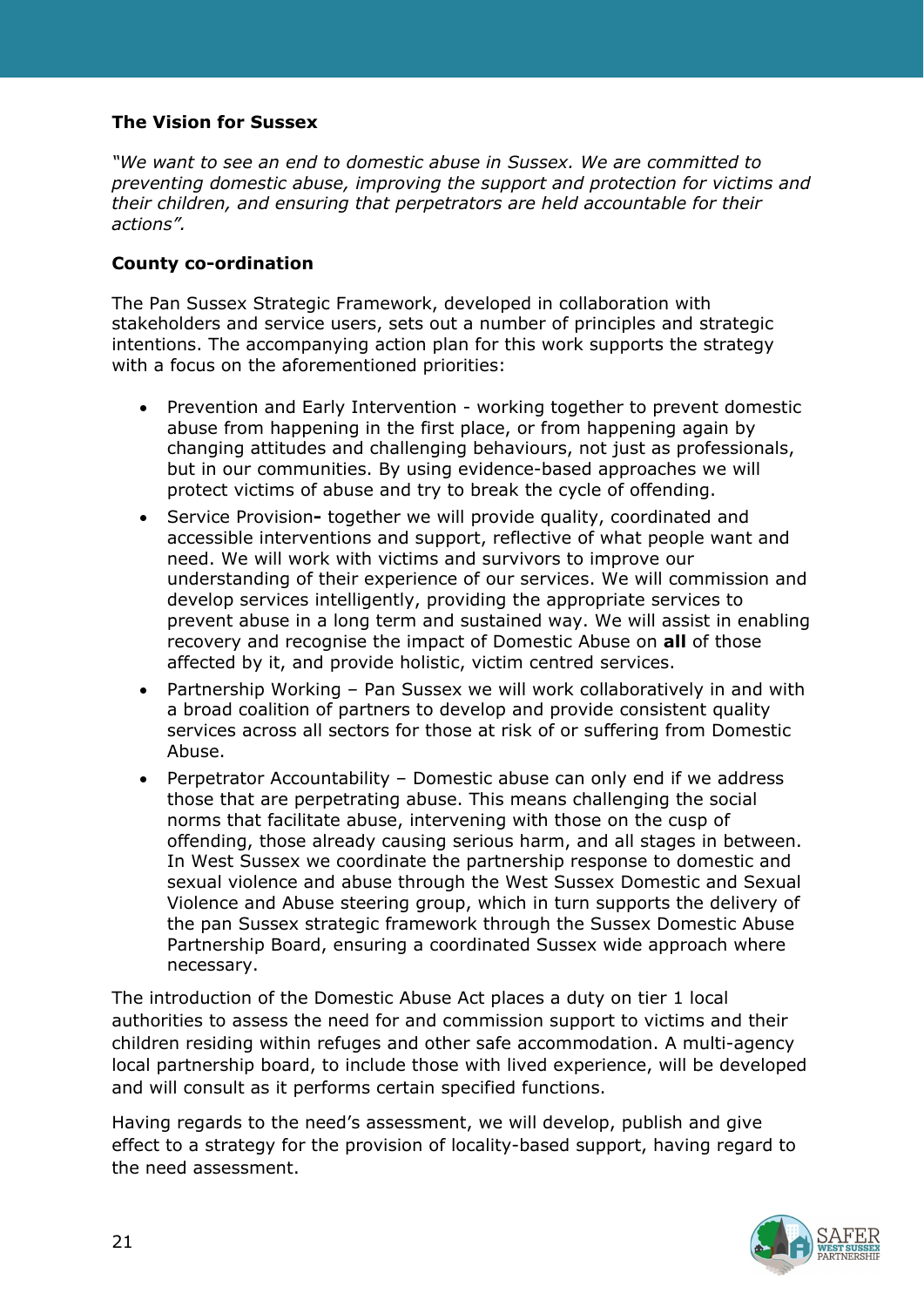The domestic and sexual violence and abuse community safety lead officer will work closely with the domestic abuse commissioner's office locality lead to share local and national themes, learning innovative and best practice.

The Pan Sussex strategic framework makes clear that all domestic and sexual violence and abuse should be taken seriously, and that all victim/survivors should have access to appropriate support at the time it's needed, alongside a clear need for diverse services to meet the diverse needs of victim/survivors.

Domestic and sexual violence and abuse remains a gendered crime, overwhelmingly, the majority of female domestic homicide victims were killed by men. Research tells us that women are more likely to experience severe and repeated forms of abuse, including sexual violence, they are also more likely to have experienced sustained physical, psychological or emotional abuse or violence, which results in injury or death.

#### **Violence against Women and Girls**

Violence against women and girls (VAWG) has rightly become a national focus, our communities have been shocked and appalled at the tragic murders of Bibaa Henry, Nicole Smallman, Sarah Everard and Sabina Nessa, all kidnaped and murdered by men in public spaces – there is a palpable sense of anger, fear and unrest amongst women who do not feel safe on our streets. The actions of these individuals have eroded public trust and have made women frightened to walk our streets. Whilst the murders of the above women have shone a spotlight on VAWG within our communities, they are not the only women to have lost their lives as a result of men's violence – In the weeks following the abduction of Sarah Everard on the 3rd of March 2021, a further 80 women have been killed where a man is the principal suspect.

In Sussex Local Authorities have worked closely with the Office of Sussex Police and Crime Commissioner to identify the priorities we need to take action on and to best utilise government funding to ensure that women feel safer in public spaces and within the night-time economy. This has resulted in the successful application for additional funding to provide physical safety improvements, including additional streetlighting, increased specialist police and innovative alternative safety provisions, alongside prevention and education work and comprehensive communications campaigns. We have consulted with our communities, charities, expert, and 'by and for' services as well as women who are actively working within the activism space in order that we understand the experiences of women and girls across Sussex.

Whilst tackling street harassment, domestic, and sexual violence and abuse remains some of our highest profile work in eliminating VAWG, we are equally committed to raising the profile of, and eliminating other 'hidden harms' and harmful practices that predominantly effect women and girls. These may include, but are not limited to, forced marriage and 'so called' honour-based violence and abuse, FGM (female genital mutilation) and child marriage.

A multi-agency approach is in place to raise the profile of FGM and other harmful practices and to identify and ensure that timely and appropriate support is

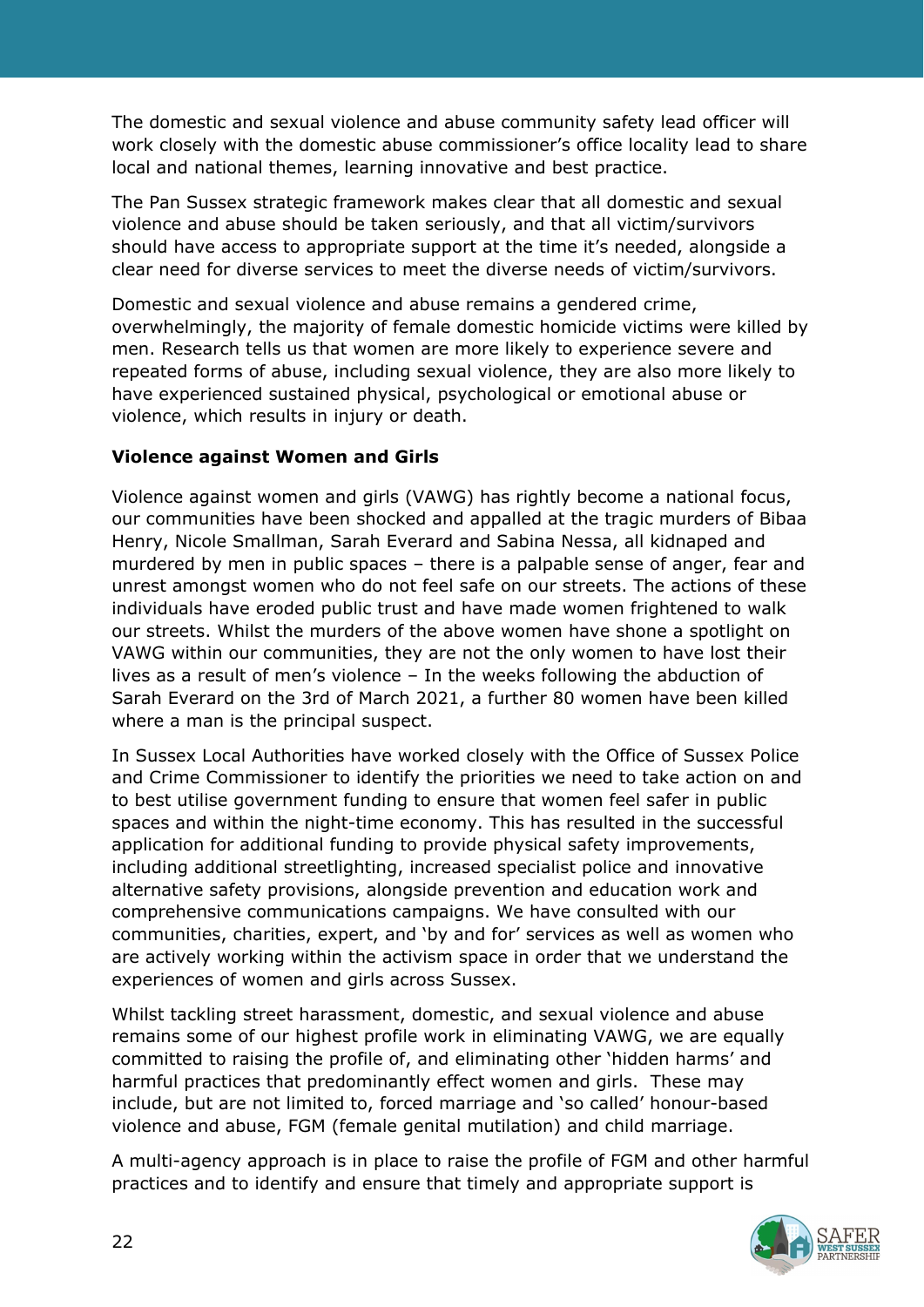accessible to those that need it. The Community Safety Partnership welcomes additional funding that has been made available to provide 'by and for' services to ethnic minority women.

West Sussex has benefitted from the relaunch of the countywide VAWG forum – bringing together expert, multi-agency service providers to share resources, expertise, training and knowledge, as well as providing insight into service user trends and themes in this area. The forum amplifies the voice and experience of survivors, allowing us to listen and respond to feedback, with all partners committed to transforming 'consultation' into 'co design and production'.

The Community Safety Partnership have worked with third sector partners to roll out a comprehensive communication campaign, reaching into communities to raise awareness, reduce stigma, encourage reporting and promote service able to provide support.

#### **Driving front-line delivery**

The Pan Sussex Strategic Framework will continue to drive partnership work to reduce domestic and sexual violence and abuse whilst also noting that this can only be achieved by successfully 'bridging the gap' between services. There is clear acknowledgement of the correlation between co-occurring needs, particularly around women who are subject to multiple disadvantages. Partners must work together to ensure the best outcomes for families across the County.

Sussex has a range of domestic abuse services provided by the voluntary and statutory sector aimed at responding to domestic abuse by reducing risk, providing trauma informed support and education. These services offer victimfocused and family-based support and include an Independent Domestic Violence Advisor (IDVA) service provided by the local authority.

In West Sussex, there are specialist services available, including Independent sexual violence advisors, and women only services. There is however a need for further development of specialist services, in order that those facing additional barriers to support are acknowledged and have access to support that best meets their needs. This includes services for the LGBTQ+ community, male victims and those experiencing, or at risk of honour-based violence and abuse or forced marriage. Scoping work has begun on these areas, engaging with national specialist organisation and working closely with the OPCC on identifying and utilising funding opportunities.

- Annual conversations with front line providers promote effective delivery of services by providing support, early identification of challenge and development of opportunity. Geographical or provisional gaps are identified, and remedies considered via the domestic and sexual violence and abuse strategic steering group.
- A pilot programme working with perpetrators of domestic abuse in in place.
- WSCC Safeguarding in Education and Schools, have co-designed the Relationship and Sex Education, previously PSHE, curriculum for West

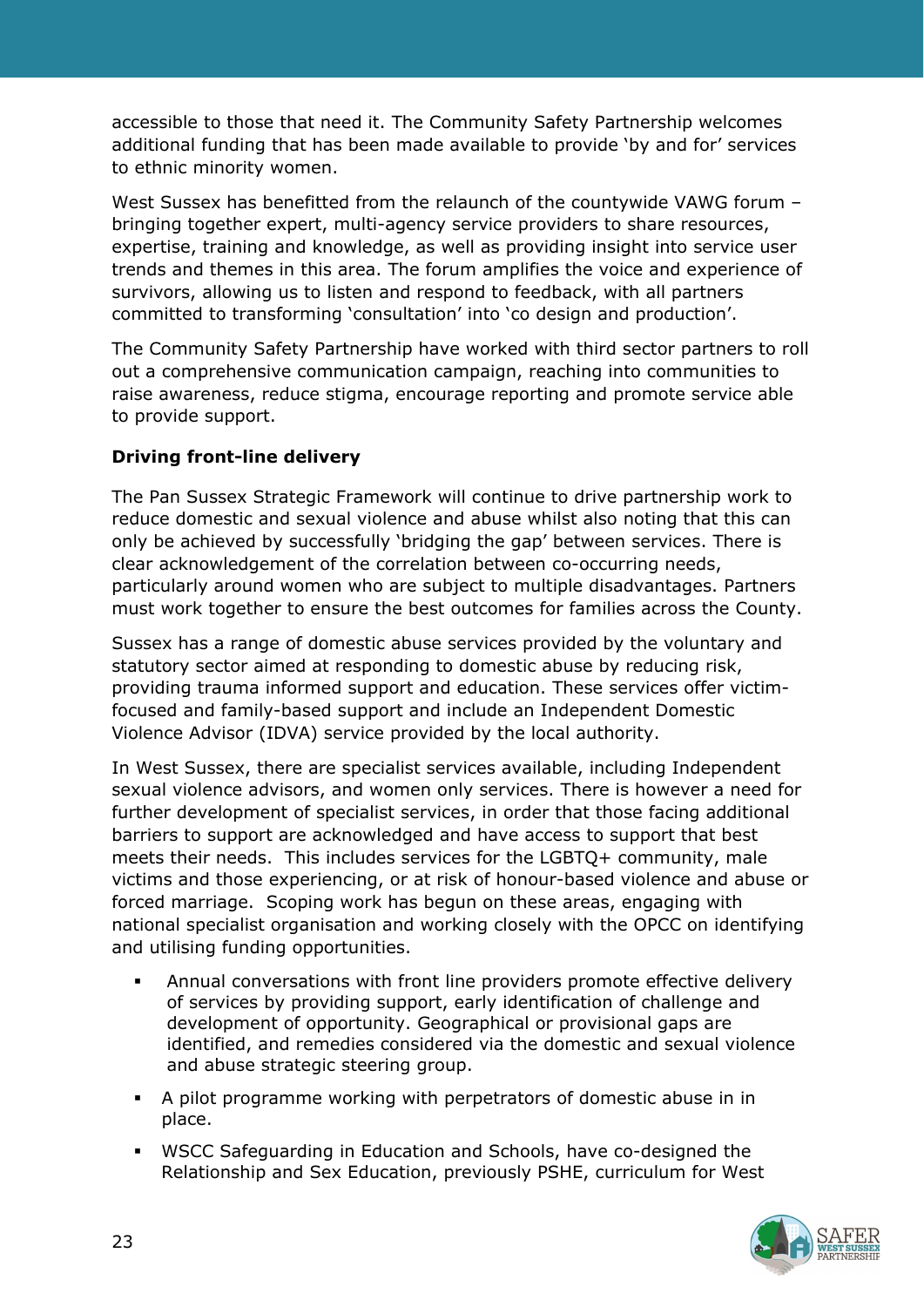Sussex. Giving children and young people the best start in life is imperative and this can only be achieved by ensuring our schools have the right tools and confidence to teach our children and young people about healthy relationships, recognising the signs of domestic abuse and sexual violence, and equip them to be and feel safe.

 Information on legislation and its local application; local data and profiles relevant to domestic and sexual violence and abuse including stalking and harassment and harmful practices; and needs assessments and reviews is available at *Safe Space: Sussex*. Partners aim to maintain an up to date and relevant information resource to help in our response.

#### **Identification of risks and vulnerability**

Effective arrangements are in place to support identification of domestic abuse, supported by training, delivered by WORTH services and voluntary sector partners. Work is underway to streamline our countywide training offer, ensuring accessibility to businesses and the wider community

Our front-line staff are knowledgeable, confident and supported to deliver trauma-responsive practice, both within domestic and sexual violence and abuse services and across the wider partnership. Highest risk victim/survivors are referred by IDVA's, or any other agency to one of 4 Multi agency risk assessment conferences (MARAC's) held across the county. A MARAC is a multiagency meeting where relevant and proportionate information is shared, and action plans are collaboratively designed to reduce risk and increase safety. Whilst the primary role of the MARAC is to safeguard adult victims, the MARAC will also make links with other agencies and multi-agency meetings to safeguard children and look at strategy and information sharing that may disrupt or dismantle the behaviour of the perpetrator.

The Worth Services team are integrated into the local authority multi-agency safeguarding hub, ensuring effective and timely multi agency responses to risk and support

The profile of Stalking and Harassment has been significantly elevated on the national agenda and further strengthened by the Stalking Protection Act 2019. The Safer West Sussex Partnership welcomes this dedicated focus and recognised that improved levels of understanding and awareness across the partnership workforce and within our communities will be an essential step to tackling this pernicious behaviour which can lead to some of the most serious crimes including domestic violence, sexual assault and murder. We have developed a countywide network of stalking champions from across the partnership and have commissioned Sussex based specialist stalking advocacy service, Veritas Justice, to deliver training to the network - enabling them to raise the profile of this important issue and support available.

Cases of domestic abuse are recorded by Police on SCARF's (single combined assessment of risk form) which are sent to the MASH for multi-agency decision making on support and risk management requirement. All adults maintain the right to independent access to the countywide IDVA service, which is a centrally

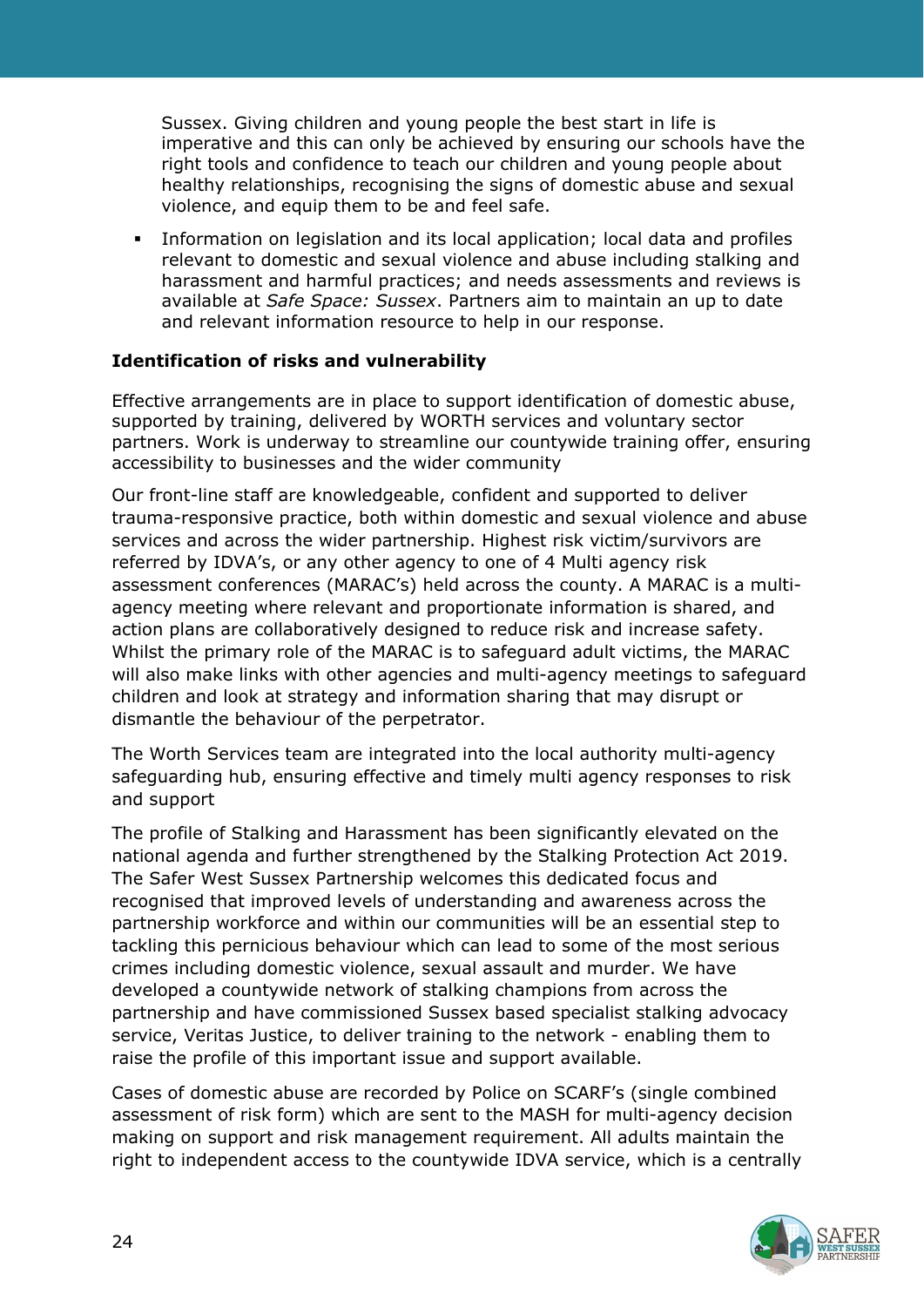funded by the local authority, and is currently located within the Early Help service.

## **Domestic Homicide Reviews (DHRs)**

Domestic Homicide Reviews (DHRs) were established on a statutory basis under the Domestic Violence, Crime and Victims Act 2004. Guidance published in 2011 by the Home Office was replaced by further statutory guidance in 2016. A "domestic homicide review" means a review of the circumstances in which the death of a person aged 16 or over has, or appears to have, resulted from violence, abuse or neglect by:

- a) a person to whom he was related or with whom he was or had been in an intimate personal relationship, or
- b) a member of the same household as himself.

DHRs main purpose is to prevent domestic violence and homicide and improve service responses for victims by developing a coordinated multi-agency approach to ensure that abuse is identified and responded to effectively at the earliest opportunity. DHRs are held with a view to identifying the lessons to be learnt from the death and in West Sussex they are hosted by the Safer West Sussex Partnership. Families should be given the opportunity to be integral to reviews and should be treated as a key stakeholder. Following the completion of the review a report and action plan is produced which is quality assured by the Home Office and the action plan is overseen via the Safer West Sussex Partnership's Domestic and Sexual Abuse and Violence Steering Group, to ensure that recommendations and actions are integrated into service delivery and common practice.

A review of new learning from Domestic Homicide Reviews is being undertaken across the whole county to ensure that learning from DHRs as well as relevant recommendations from Serious Case Reviews and Safeguarding Adult Reviews are embedded into multi-agency practice as well as ensuring that inter-agency information sharing on risk remains a priority. We are currently developing a Pan Sussex domestic homicide protocol and policy to ensure best practice and opportunity for learning.

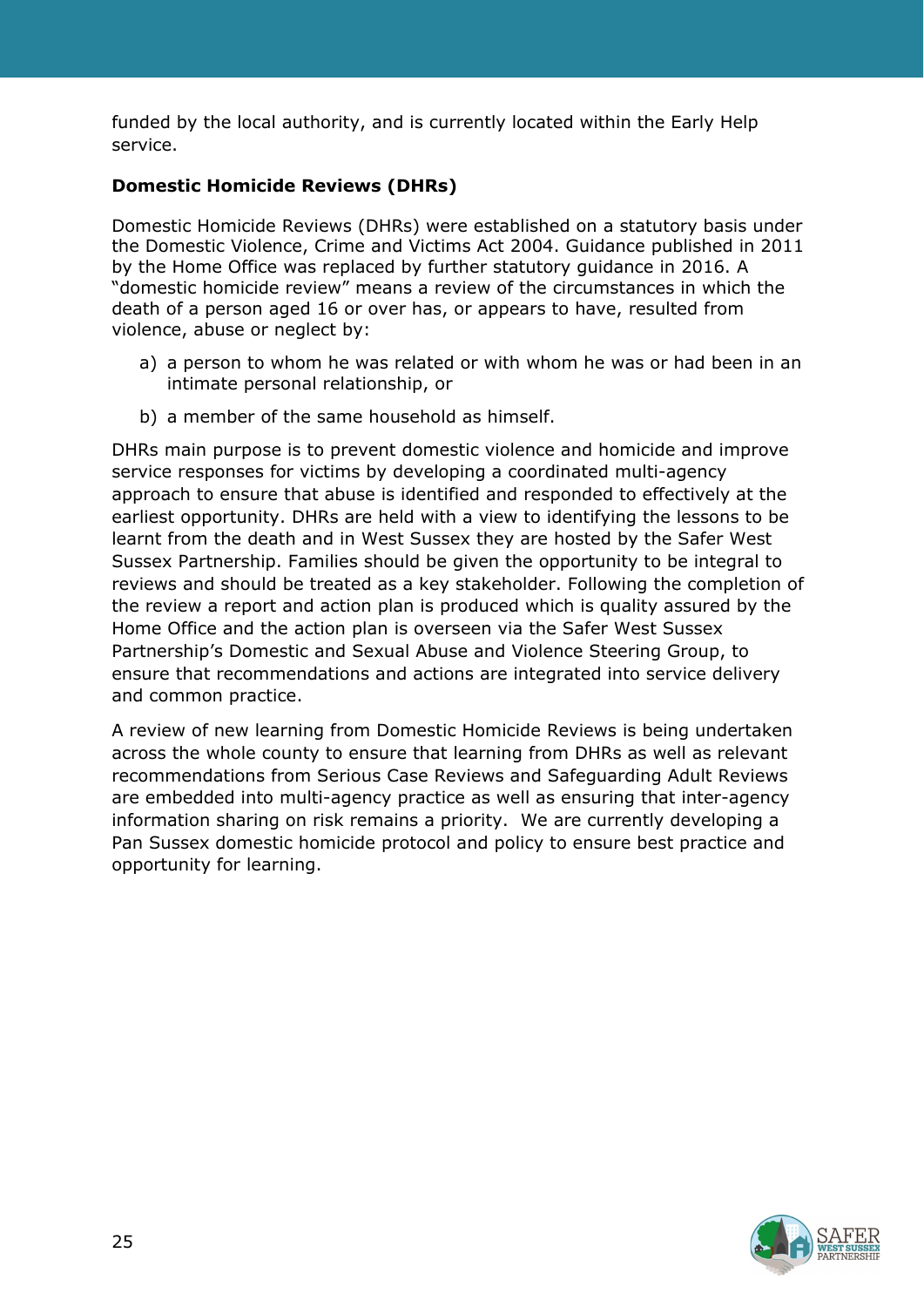# **5. Substance Misuse**

The priority is informed by the [West Sussex Substance Misuse Needs](https://jsna.westsussex.gov.uk/updates/substance-misuse-needs-assessment-2021)  [Assessment 2021.](https://jsna.westsussex.gov.uk/updates/substance-misuse-needs-assessment-2021) It has the following sections:

- Context, policy and priorities
- Local Population characteristics/demographics in West Sussex
- Substance use and prevalence in the community, with particular attention given to vulnerable groups
- Community level impacts
- Service information and unmet need
- Mental health and pathways for co-existing conditions (i.e., substance misuse and mental health)
- COVID response and new ways of working.

Our engagement with partners when undertaking the Needs Assessment consistently demonstrated the complexity and extent of substance misuse and the harm it causes at both a personal and community level. However, it also showed the many possibilities for positive change.

Reflecting the findings and recommendations of the Assessment, the priority domains for action in 2021/2 are:

#### **1. To reduce deaths caused by drug taking and ill health associated with long term substance use:**

- by making Naloxone (or equivalent) used to prevent overdose widely available. In summer 2021, this will include a focus on support for adults who are homeless or insecurely housed
- by enabling equitable access to healthcare and other specialist support
- by training hub-based smoking cessation advisors on the treatment pathway for adults who misuse cannabis, and on brief interventions for this cohort
- through the promotion of pharmacy-based needle exchange and access to blood borne virus screening in order to reduce the risk of infection (for example Hepatitis B, C and HIV)
- by promoting targeted and accessible messages that support early access to treatment.

Measures of success will include:

- widening the distribution and uptake of Naloxone
- knowledge and use of the care pathway for adults with problematic cannabis use
- increase in Overdose training to people using services and to workforce
- system wide awareness raising of measures to reduce risk of catching or transmitting Hepatitis C
- increase in the numbers of people who are screened and treated for Hepatitis C
- increase in rates of smoking cessation among drug users.

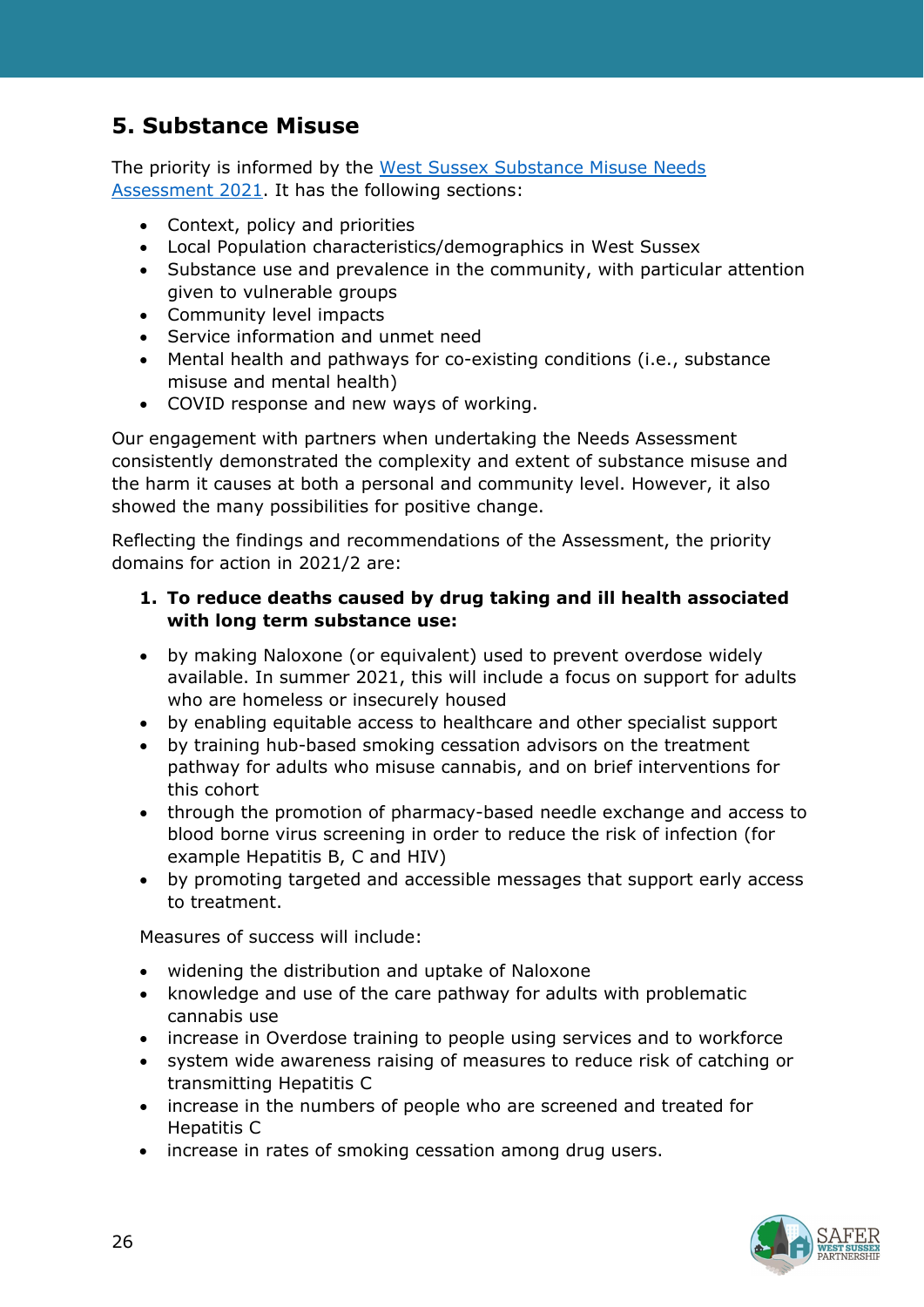## **2. To ensure the delivery of effective treatment and recovery support by:**

- safeguarding vulnerable adults and their families through joint working with partners, the aim of which is to reduce harm and increase likelihood of recovery from substance misuse. The above includes particular attention to the needs of people with co-existing conditions
- supporting families affected by substance misuse and domestic violence
- substance misuse service leads and commissioner being active participants in the Pan Sussex Strategic Domestic and Sexual Violence and Abuse Framework 2020 – 2024
- strengthening prison to community protocols and procedures and offer of support to opiate users known to criminal justice systems
- providing advice and support for those affected by someone else's substance misuse, and recognising the important role they can play in that person's recovery
- ensuring that those who require more specialist or longer-term residential support have access to options that support change.

Measures of success will include:

- a clearly articulated and integrated response to support adults with coexisting conditions.
- improved retention in substance misuse treatment across all drug types, for adults with co-existing conditions
- co-ordinated and accessible interventions for victims of domestic abuse
- (continued) improvement in the rates of successful completion of community and residential treatment (opiate, non-opiate and alcohol)
- evidence of engagement with service users and shared decision making
- increase in the uptake of community based, medically assisted alcohol withdrawal programmes
- improved continuity of care between prison and community, to support recovery from substance misuse among people leaving custody. This will include learning from the new (Universal Allocation) investment in 2021/22
- an expansion of community recovery coaches.

#### 3. **To strengthen prevention and early identification:**

- by securing a rolling programme of drug and alcohol awareness training for the partnership workforce
- through the promotion of a joined-up approach in licensing, involving input from public health and local data/intelligence
- by reviewing the current arrangements for drug alerts and local drug information systems
- analysis of the patterns and volumes of service delivery around alcohol brief interventions and onward referrals, e.g., into treatment services
- through the provision of dedicated support to parents who are misusing alcohol, and to children of alcohol and drug dependent parents.

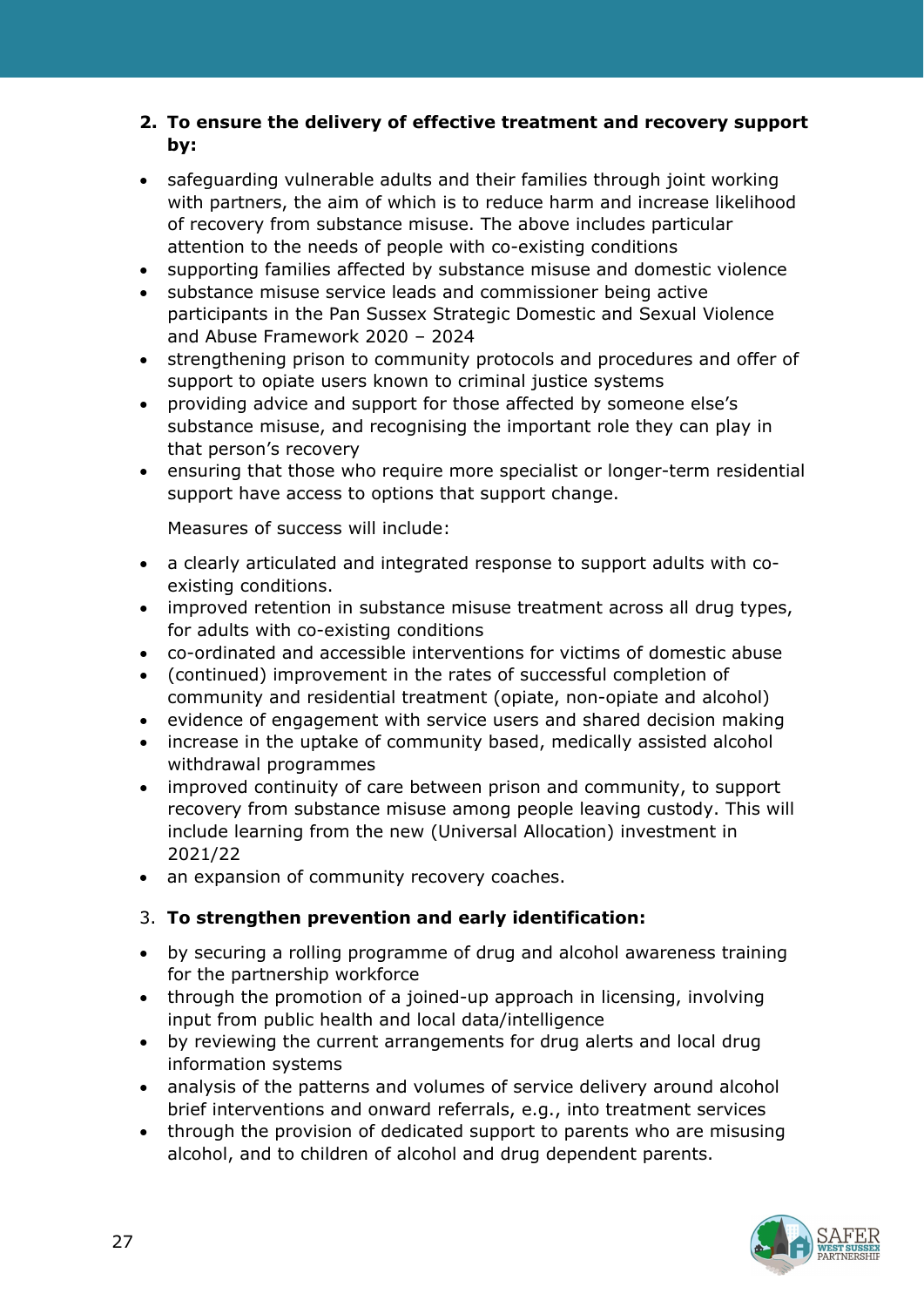Measures of success will include:

- Availability of new online modular drug and alcohol training, with evidence of uptake and impact.
- Examples of licensing decisions for significant venues (for example in areas with evidence of negative impact on customers) with the preferred outcome based on robust representations. To include where available, local ambulance and/or A+E data.
- An agreed reporting mechanism across the partnership for 'near misses', and evidence of actions taken.
- Evidence of learning from the final Evaluation of the Therapeutic Service Offer for Children of Alcohol and Drug Dependent Parents, and of the Growing Families Service supporting parents and their partners.

# **6. Digital Safety**

The SWSP SIA has identified Digital Safety as a priority focus for 2021/22, whereas in previous years it has been a cross cutting theme through the other priorities.

## **County Co-ordination**

The recent covid-19 pandemic has highlighted more than ever before how digital technology has become invaluable to access key services, learn, work, support us to live independently, and stay in touch with others. Unfortunately, criminals have also used this opportunity to exploit our increased digital use and it has become even more challenging to safely navigate being online.

West Sussex County Council (WSCC) has committed to developing a community focused countywide Digital Access, Inclusion and Safety Strategy, to ensure that everyone can access digital services safely and to support independent living.

WSCC will be bringing together key partnership leads to begin an initial discussion to understand and determine what are the key issues, what should be included as part of this strategy and who else needs to be consulted with. The aim is for the strategy to be completed and set by the beginning of 2022.

## **Data & Intelligence**

Together in partnership, Sussex Police and the WSCC Community Safety and Wellbeing (CSWB) team have produced a quarterly fraud data report. The aim of the report is to assist with improving how we develop resources and target online fraud prevention work across the county. Trends will be monitored, hotspots identified, and partners will work together to better engage with residents about digital safety.

The SIA has found that cybercrime continues to be an issue of concern in West Sussex. Cybercrime often involves the exploitation of vulnerable people and is significantly underreported. The impact of this type of crime can often involve financial loss but evidence shows there can be significant impacts on health and

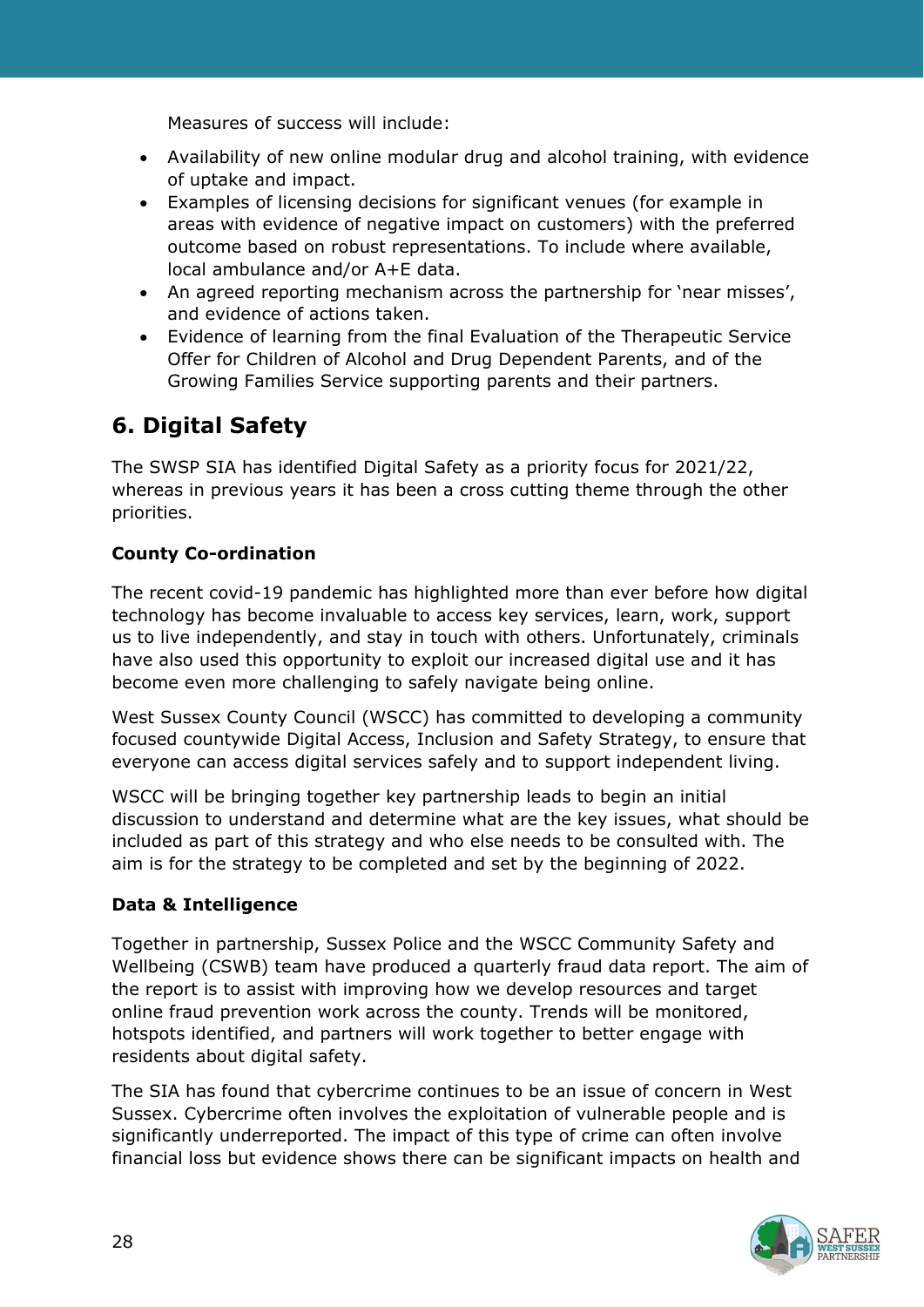wellbeing which can in turn put increased pressure on social care and public health services.

Locally the threat of grooming and exploitation has increased as a result of the covid-19 pandemic. The use of unregulated online spaces is becoming more prevalent. This, along with the increase in time spent online due to Covid-19, has led to radicalisation trends wherein disinformation and conspiracy theories influence online and offline harmful behaviour

With a Partnership Analyst now working as part of the WSCC CSWB team, there is now the opportunity to access cybercrime data on a regular basis to enable us to better understand what is happening locally, target our work effectively and react with a timelier response.

## **Local links**

WSCC CSWB team continues to fund and deliver an annual Get Safe Online (GSOL) programme, working with partners to use and share resources across the county to engage residents with how to stay safe online. An opportunity has arisen to develop and deliver a Digital Ambassador programme that will help to better engage with residents locally, increasing networks and better reaching our elderly and vulnerable communities.

For children and young people, we know that education and parent/carer support is vital to build and ensure their digital resilience. Digital and Media Literacy is a key cornerstone of the West Sussex Education for Safeguarding RSHE curriculum, which is now available and being delivered to registered schools. Online Safety is a key concept throughout the new mandatory RSHE curriculum for both primary and secondary education. A Digital Safety package of training is due to be offered to schools from September 2021 to better enable staff and parents to support pupils' digital lives.